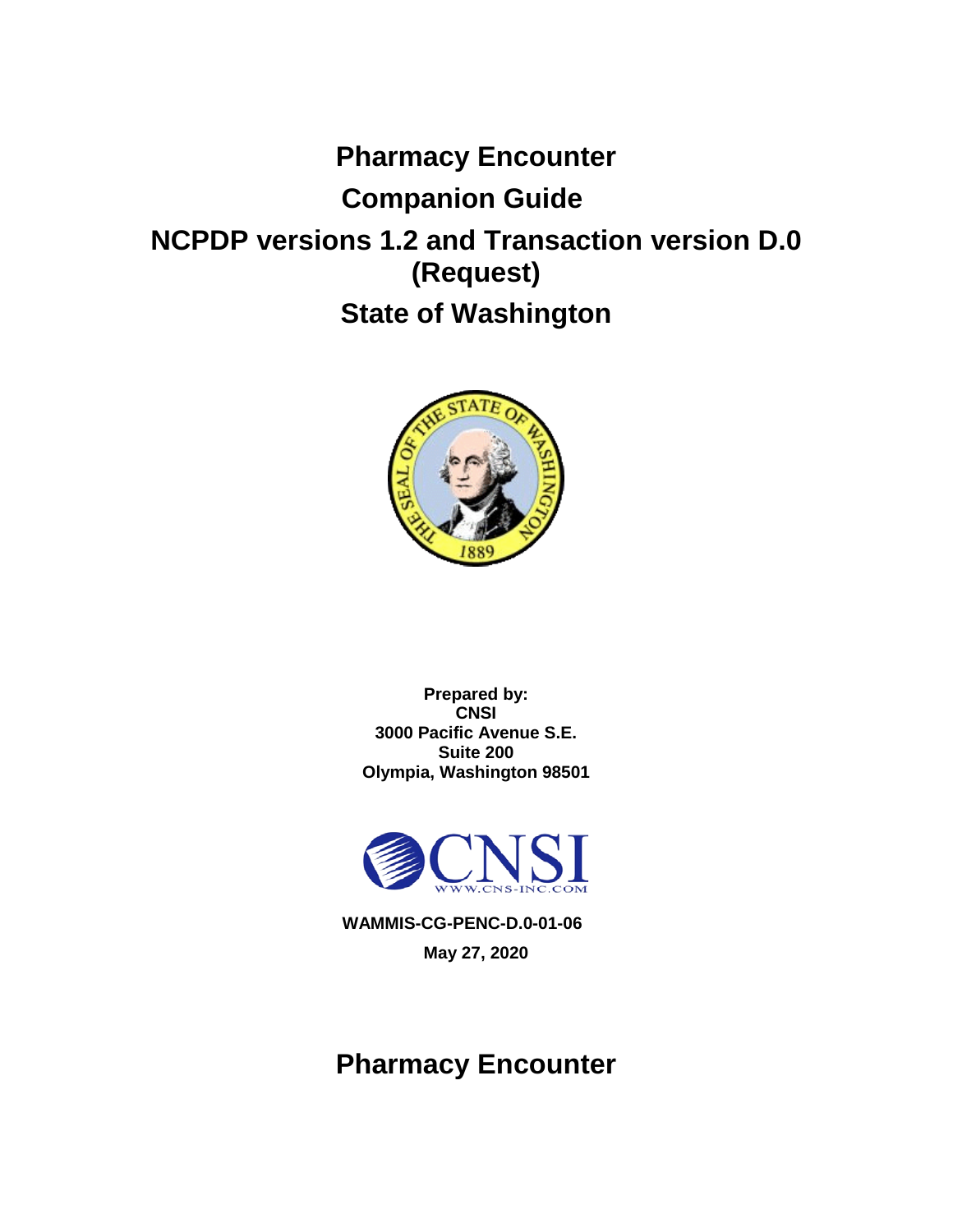# **Companion Guide NCPDP versions 1.2 and Transaction version D.0 (Request) State of Washington**

**WAMMIS-CG-PENC-D.0-01-06 May 27, 2020**

#### <span id="page-1-0"></span>**Disclaimer**

This companion guide for the NCPDP D.0 Encounters transaction has been created for use in conjunction with the standard Implementation Guide. It should not be considered a replacement for the Implementation Guide, but rather used as an additional source of information. The companion guide contains data clarifications derived from specific business rules that apply exclusively to Medicaid processing for Washington State. The guide also includes useful information about sending and receiving data to and from the ProviderOne system.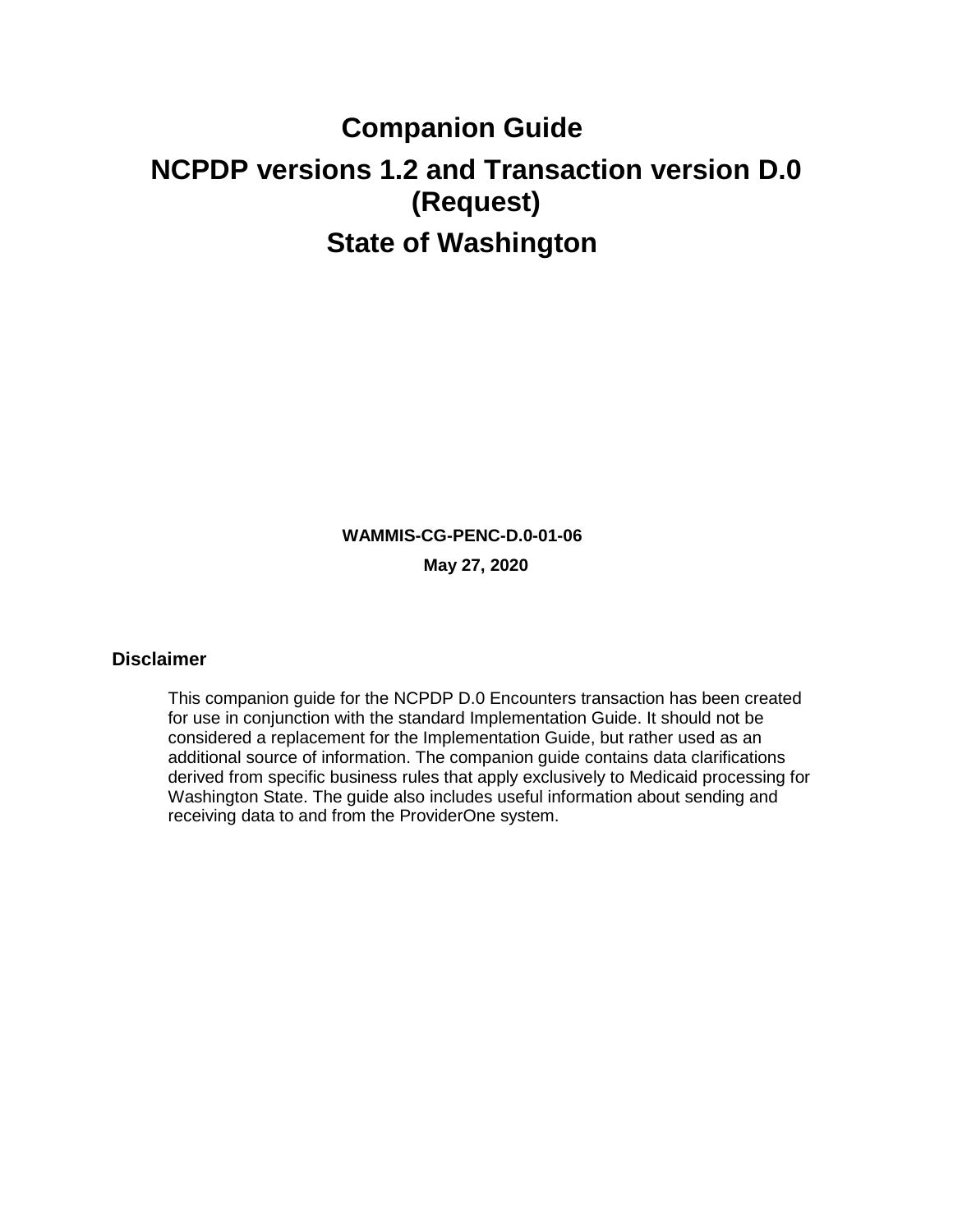

## <span id="page-2-0"></span>**Revision History**

Documented revisions are maintained in this document through the use of the Revision History Table shown below. All revisions made to this companion guide after the creation date are noted along with the date, page affected, and reason for the change.

| <b>Revision Level</b>            | <b>Date</b> | Page | <b>Description</b>                               | <b>Change Summary</b>                                                                                                                                                                                                                                              |
|----------------------------------|-------------|------|--------------------------------------------------|--------------------------------------------------------------------------------------------------------------------------------------------------------------------------------------------------------------------------------------------------------------------|
| WAMMIS-CG-PENC-D.0-<br>$01 - 01$ | 04/01/2012  |      | Final D.0 Version                                |                                                                                                                                                                                                                                                                    |
| WAMMIS-CG-PENC-D.O-<br>$01 - 02$ | 03/17/2012  |      | Update element<br>requirement.                   | Updated 409-D9 from an<br>optional to a mandatory<br>element                                                                                                                                                                                                       |
| WAMMIS-CG-PENC-D.O-<br>$01 - 03$ | 01/06/2017  |      | Updated element<br>description use               | Updated 308-C8 to include<br>additional coverage codes                                                                                                                                                                                                             |
|                                  |             |      |                                                  | Updated 338-5C to include<br>additional Other Payer<br>Coverage Types                                                                                                                                                                                              |
|                                  |             |      |                                                  | Updated 340-7C Other Payer<br>ID to allow for other payer<br>names                                                                                                                                                                                                 |
|                                  |             |      |                                                  | Updated 431-DV Other Payer<br>Amount Paid to allow for<br>other payer paid amounts.                                                                                                                                                                                |
| WAMMIS-CG-PENC-D.O-<br>$01 - 04$ | 2/13/2017   |      | Updated element<br>description use               | Updated 338-5C. Only value<br>allowed currently is 01-<br>Primary                                                                                                                                                                                                  |
| WAMMIS-CG-PENC-D.O-<br>$01 - 05$ | 08/28/2019  |      | <b>Update URL</b>                                | <b>Update URL</b>                                                                                                                                                                                                                                                  |
| WAMMIS-CG-PENC-D.O-<br>$01 - 06$ | 03/02/2020  |      | Adding Field Numbers and<br><b>Segment Names</b> | Added:<br>461-EU<br>PRIOR AUTHORIZATION<br><b>TYPE CODE</b><br>462-EV<br>PRIOR AUTHORIZATION<br>NUMBER SUBMITTED<br>424-DO<br><b>DIAGNOSIS CODE</b><br>443-E8<br>OTHER PAYER DATE<br>353-NR<br>OTHER PAYER-PATIENT<br><b>RESPONSIBILITY AMOUNT</b><br><b>COUNT</b> |

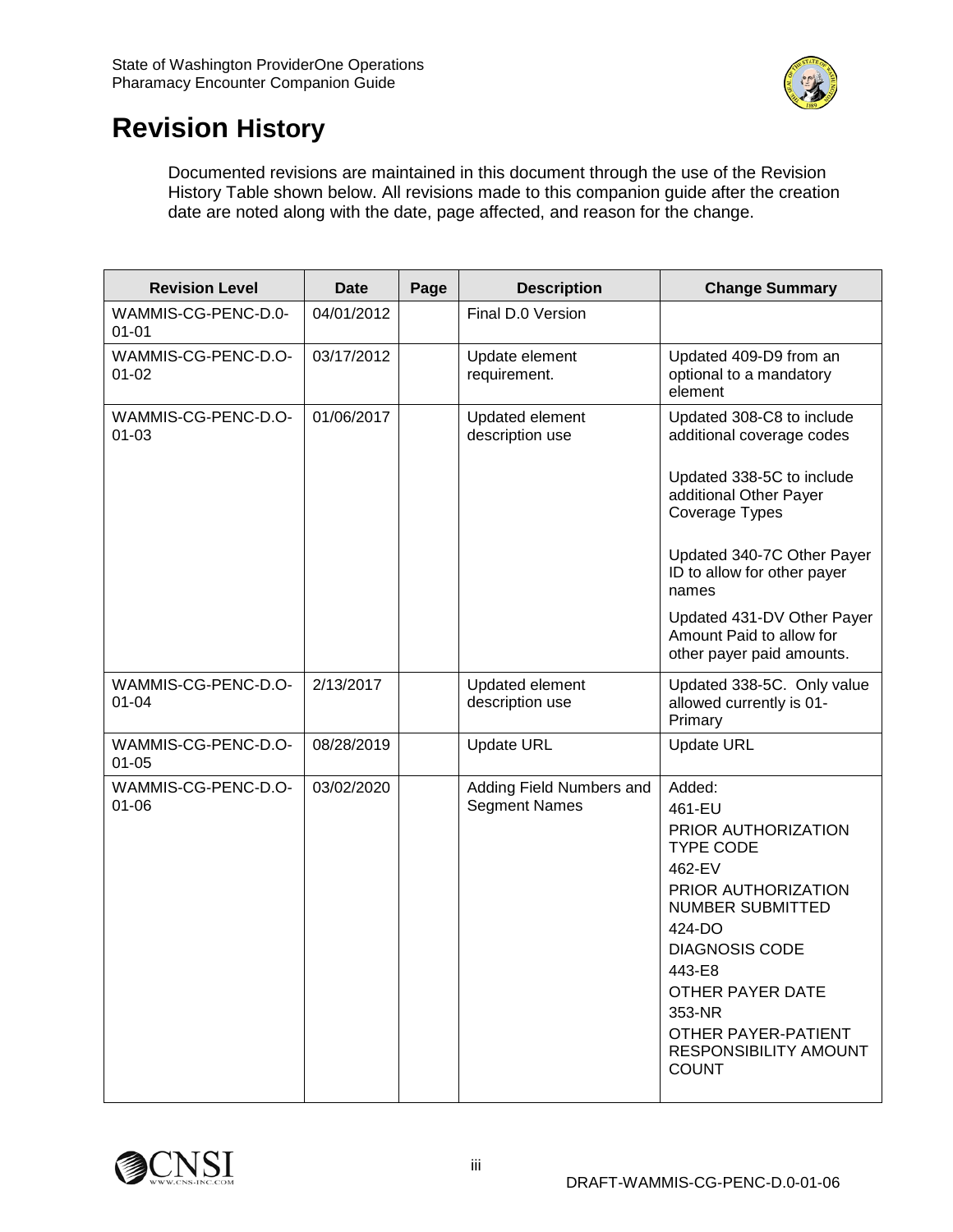

|  | 351-NP                       |
|--|------------------------------|
|  | OTHER PAYER-PATIENT          |
|  | <b>RESPONSIBILITY AMOUNT</b> |
|  | <b>QUALIFIER</b>             |
|  | 352-NQ                       |
|  | OTHER PAYER-PATIENT          |
|  | <b>RESPONSIBILITY AMOUNT</b> |
|  | 439-E4                       |
|  | <b>REASONFOR SERVICE</b>     |
|  | <b>CODE</b>                  |
|  | 440-E5                       |
|  | <b>PROFESSIONAL SERVICE</b>  |
|  | <b>CODE</b>                  |
|  | 441-E6                       |
|  | <b>RESULT OF SERVICE</b>     |
|  | <b>CODE</b>                  |
|  | 438-E3                       |
|  | <b>INCENTIVE AMOUNT</b>      |
|  | <b>SUBMITTED</b>             |
|  | 478-H7                       |
|  | OTHER AMOUNT CLAIMED         |
|  | <b>SUBMITTED COUNT</b>       |
|  |                              |

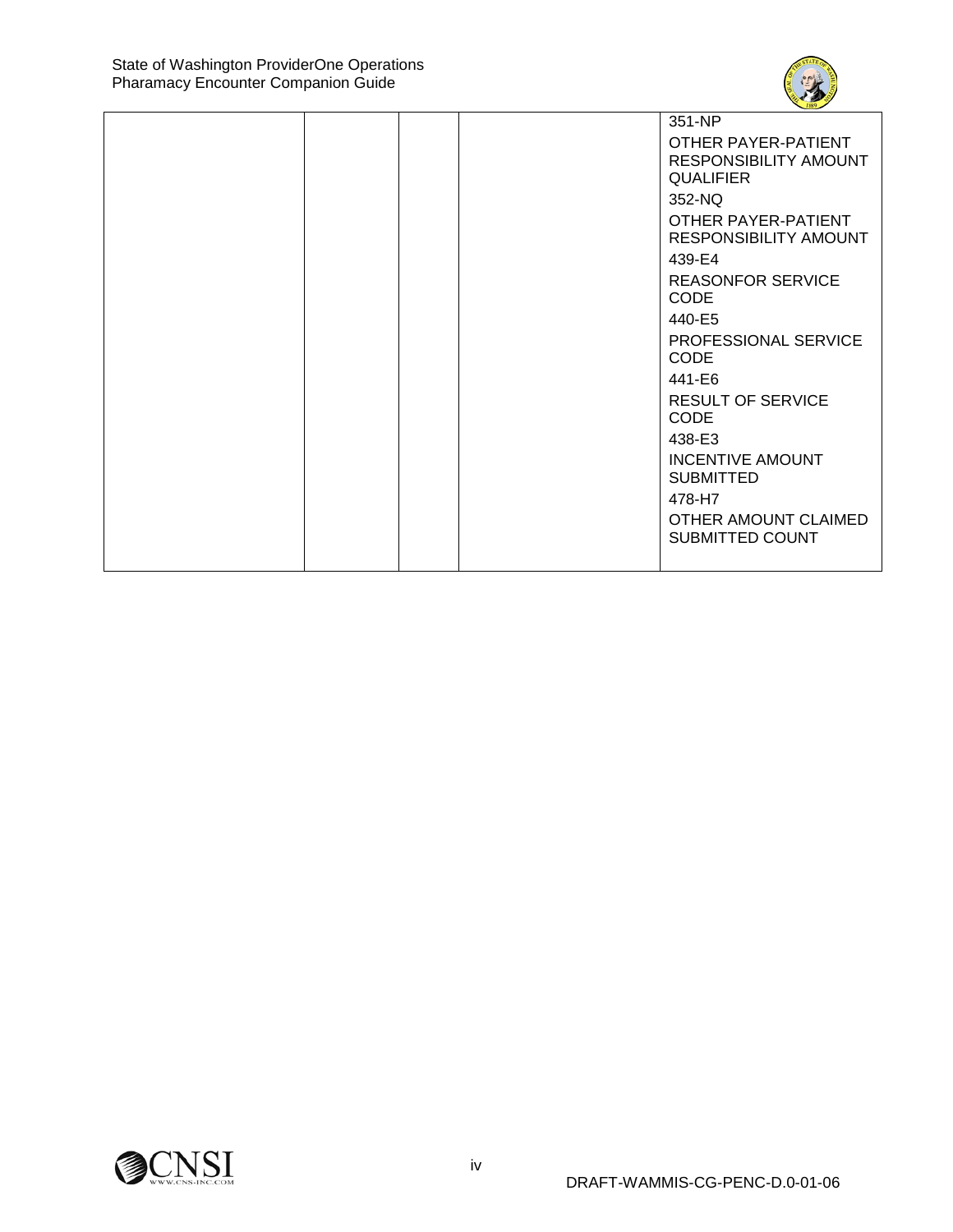

## **Contents**

| 1                              |  |
|--------------------------------|--|
| 1.1<br>1.1.1<br>1.1.2          |  |
| 1.2                            |  |
| $\mathbf{2}$                   |  |
| 2.1<br>2.1.1<br>2.1.2          |  |
| 2.1.3                          |  |
| 2.2<br>2.2.1<br>2.2.2<br>2.2.3 |  |
| 2.3                            |  |
| 2.3.1<br>2.3.2<br>2.3.3        |  |
| 2.3.4<br>2.3.5<br>2.3.6        |  |
|                                |  |

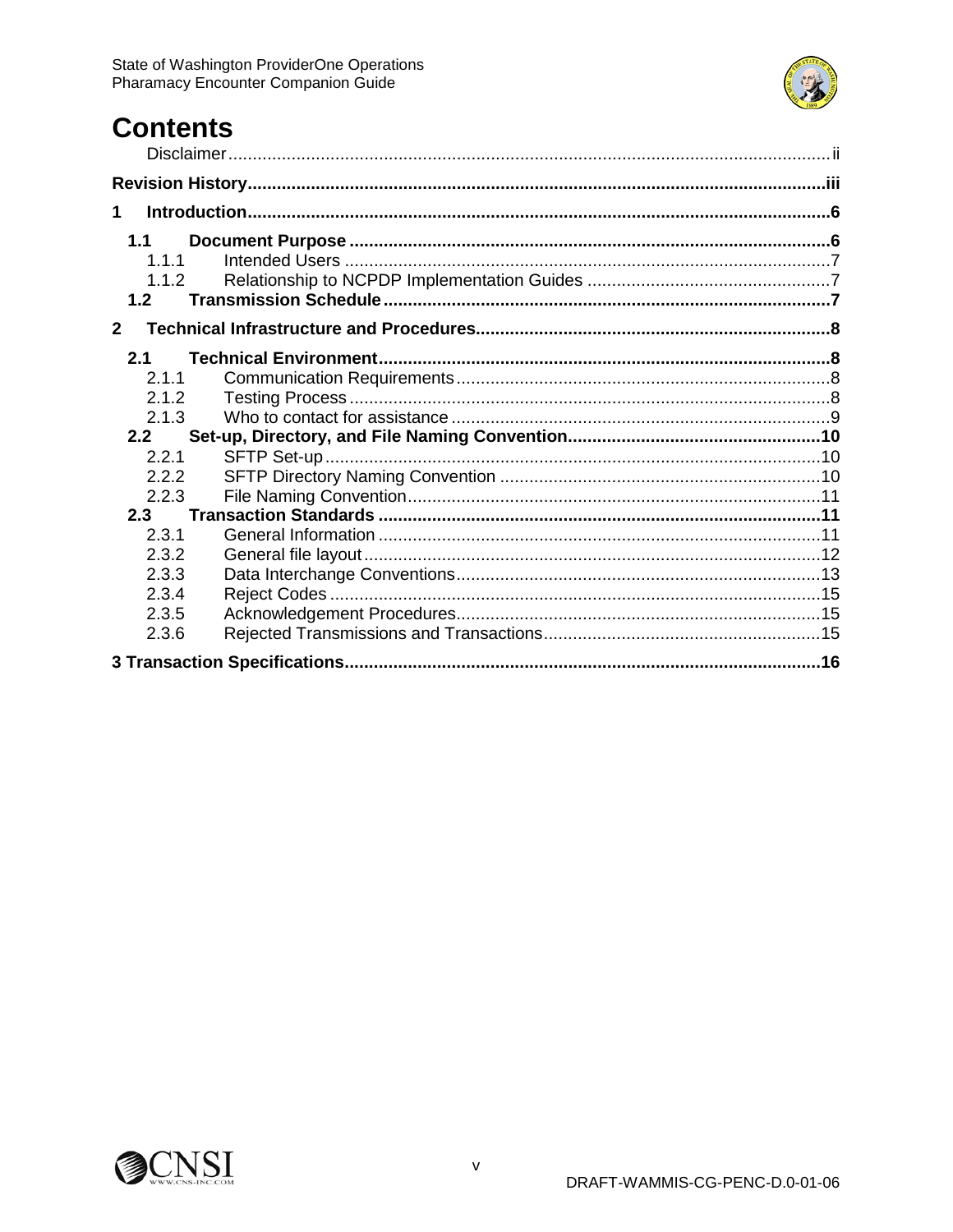

## <span id="page-5-0"></span>**1 Introduction**

NCPDP is a registered trademark of the National Council for Prescription Drug Programs (NCPDP), Inc., Versions 1.2 and D.0 and their predecessors include proprietary material that is protected under the U.S. Copyright Law, and all rights remain with NCPDP.

- NCPDP Version 1.2 defines the data structure and content of batch pharmacy transmissions only.
- NCPDP Version D.0 defines the data structure and content of single Point-of-Sale (POS) transmissions only.

These specifications cover the minimum required fields (mandatory) per the NCPDP Versions 1.2 and D.0 standards as well as the required fields needed for the State of Washington Health Care Authority encounter claims processing.

The Administrative Simplification provisions of the Health Insurance Portability and Accountability Act of 1996 (HIPAA, Title II) includes requirements that national standards be established for electronic health care transactions, and national identifiers for providers, health plans, and employers. This requires Washington State Health Care Authority (HCA) to adopt standards to support the electronic exchange of administrative and financial health care transactions between covered entities (health care providers, health plans, and healthcare clearinghouses).

The intent of these standards is to improve the efficiency and effectiveness of the nation's health care system by encouraging widespread use of electronic data interchange standards in health care. The intent of the law is that all electronic transactions for which standards are specified must be conducted according to the standards. These standards were not imposed arbitrarily but were developed by processes that included significant public and private sector input.

Encounters are not HIPAA named transactions and the NCPDP Version D.0 Implementation Guide was used as a foundation to construct the standardized HCA encounter reporting process.

## <span id="page-5-1"></span>**1.1 Document Purpose**

Companion Guides are used to clarify the exchange of information on NCPDP Encounter transactions between the HCA ProviderOne system and its trading partners. HCA defines trading partners as covered entities that either submit or retrieve NCPDP batch transactions to and from ProviderOne.

This Companion Guide provides information related to electronic submission of NCPDP Encounter Transactions to HCA by approved trading partners.

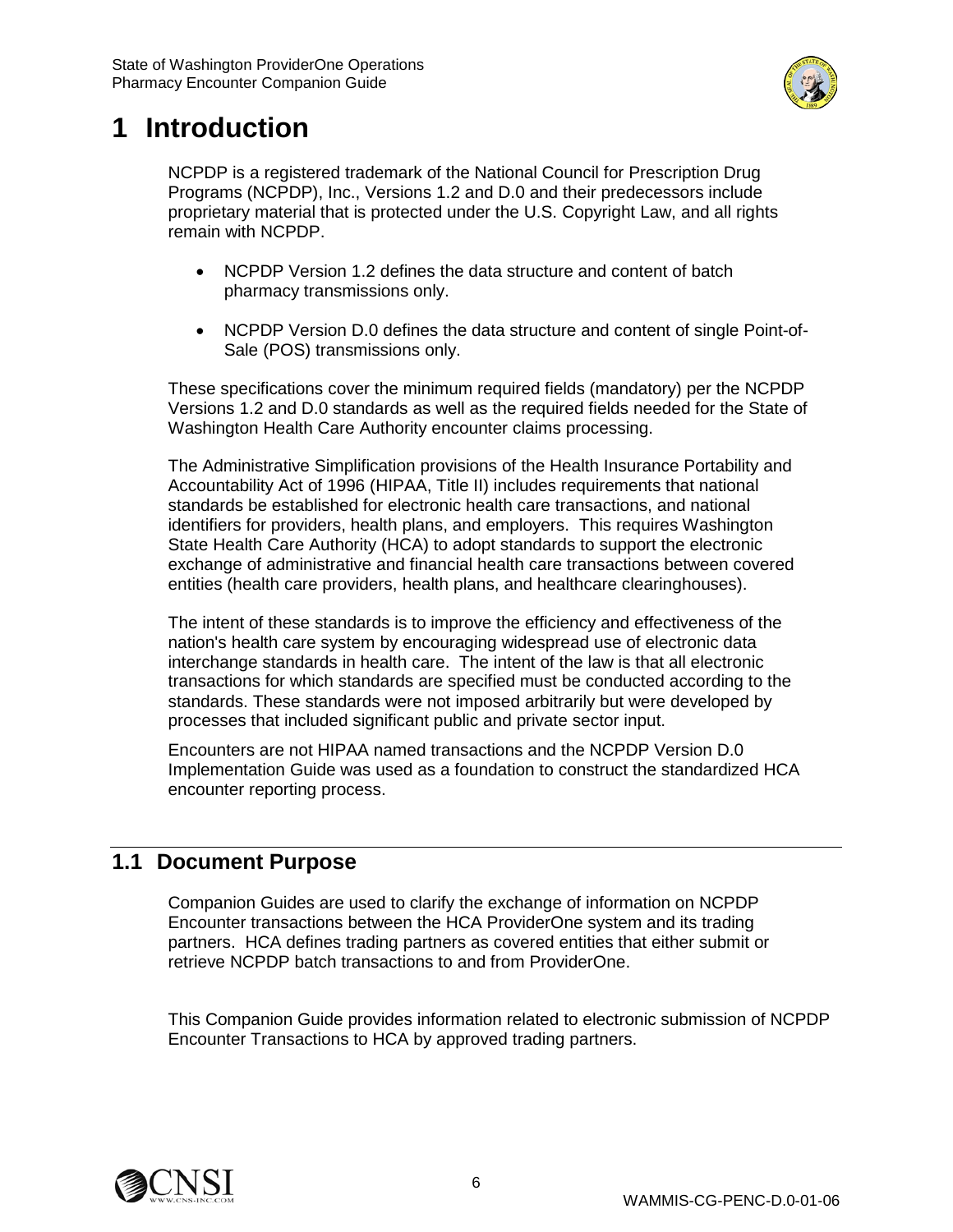

This Companion Guide is intended for trading partner use in conjunction with the NCPDP Batch Standard Implementation Guide Version 1 Release 2 The NCPDP Implementation Guides can be accessed at http://www.ncpdp.org/.

## <span id="page-6-0"></span>**1.1.1 Intended Users**

Companion Guides are intended to be used by members/technical staff of trading partners who are responsible for electronic transaction/file exchanges.

## <span id="page-6-1"></span>**1.1.2 Relationship to NCPDP Implementation Guides**

Companion Guides are intended to supplement the NCPDP Implementation Guides for NCPDP transactions. Rules for format, content, and field values can be found in the Implementation Guides. This Companion Guide describes the technical interface environment with HCA, including connectivity requirements and protocols, and electronic interchange procedures. This guide also provides specific information on data elements and the values required for transactions sent to or received from HCA.

Companion Guides are intended to supplement rather than replace the standard Implementation Guide for each transaction set. The information in these documents is not intended to:

- Modify the definition, data condition, or use of any data element or segment in the standard Implementation Guides.
- Add any additional data elements or segments to the defined data set.
- Utilize any code or data values that are not valid in the standard Implementation Guides.
- Change the meaning or intent of any implementation specifications in the standard Implementation Guides.

## <span id="page-6-2"></span>**1.2 Transmission Schedule**

N/A

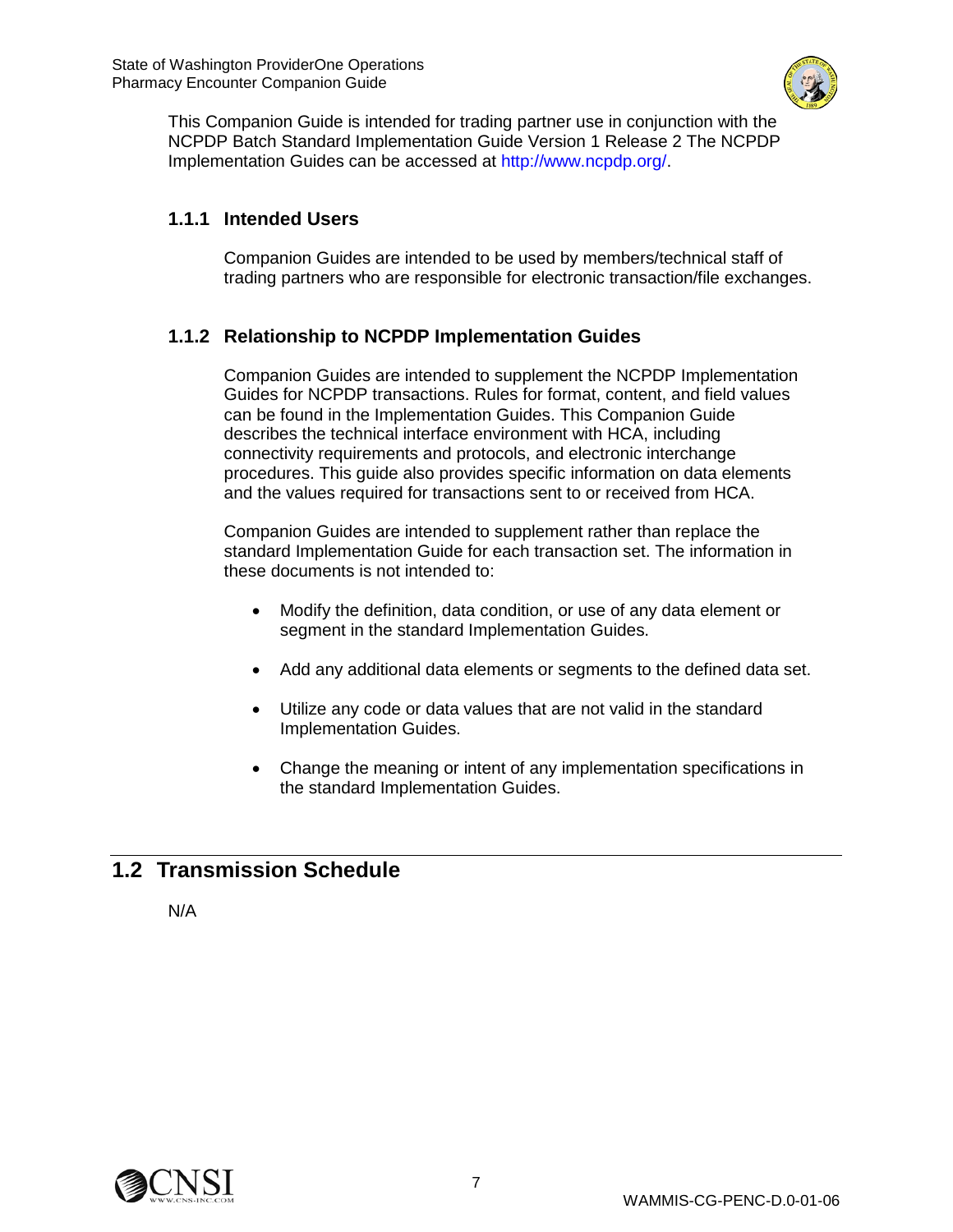

## <span id="page-7-0"></span>**2 Technical Infrastructure and Procedures**

## <span id="page-7-2"></span><span id="page-7-1"></span>**2.1 Technical Environment**

## **2.1.1 Communication Requirements**

This section will describe how trading partners can send NCPDP Transactions to HCA using :

**Secure File Transfer Protocol (SFTP)** 

## <span id="page-7-3"></span>**2.1.2 Testing Process**

Completion of the testing process must occur prior to submitting electronic transactions in production to ProviderOne. Testing is conducted to ensure the following levels of NCPDP compliance:

- 1. Level 1 Syntactical integrity: Testing of the EDI file for valid segments, segment order, element attributes, testing for numeric values in numeric data elements, validation of X12 or NCPDP syntax, and compliance with X12 and NCPDP rules.
- 2. Level 2 Syntactical requirements: Testing for NCPDP Implementation Guide-specific syntax requirements, such as limits on repeat counts, used and not used qualifiers, codes, elements and segments. It will also include testing for NCPDP HIPAA required or intra-segment situational data elements.

Additional testing may be required in the future to verify any changes made to the ProviderOne system. Changes to the ANSI formats may also require additional testing. Assistance is available throughout the testing process.

#### **Trading Partner Testing Procedures**

- 1. ProviderOne companion guides and the trading partner enrollment package are available for download via the web at [https://www.hca.wa.gov/CG\\_HIPAA](https://www.hca.wa.gov/billers-providers-partners/prior-authorization-claims-and-billing/hipaa-electronic-data-interchange-edi)
- 2. The Trading Partner completes the Trading Partner Agreement and submits the signed agreement to DSHS.

Submit to: HCA HIPAA EDI Department

626 8th Avenue SE

PO Box 45564

Olympia, WA 98504-5564

\*\*For Questions call 1-800-562-3022 extension '16137'\*\*

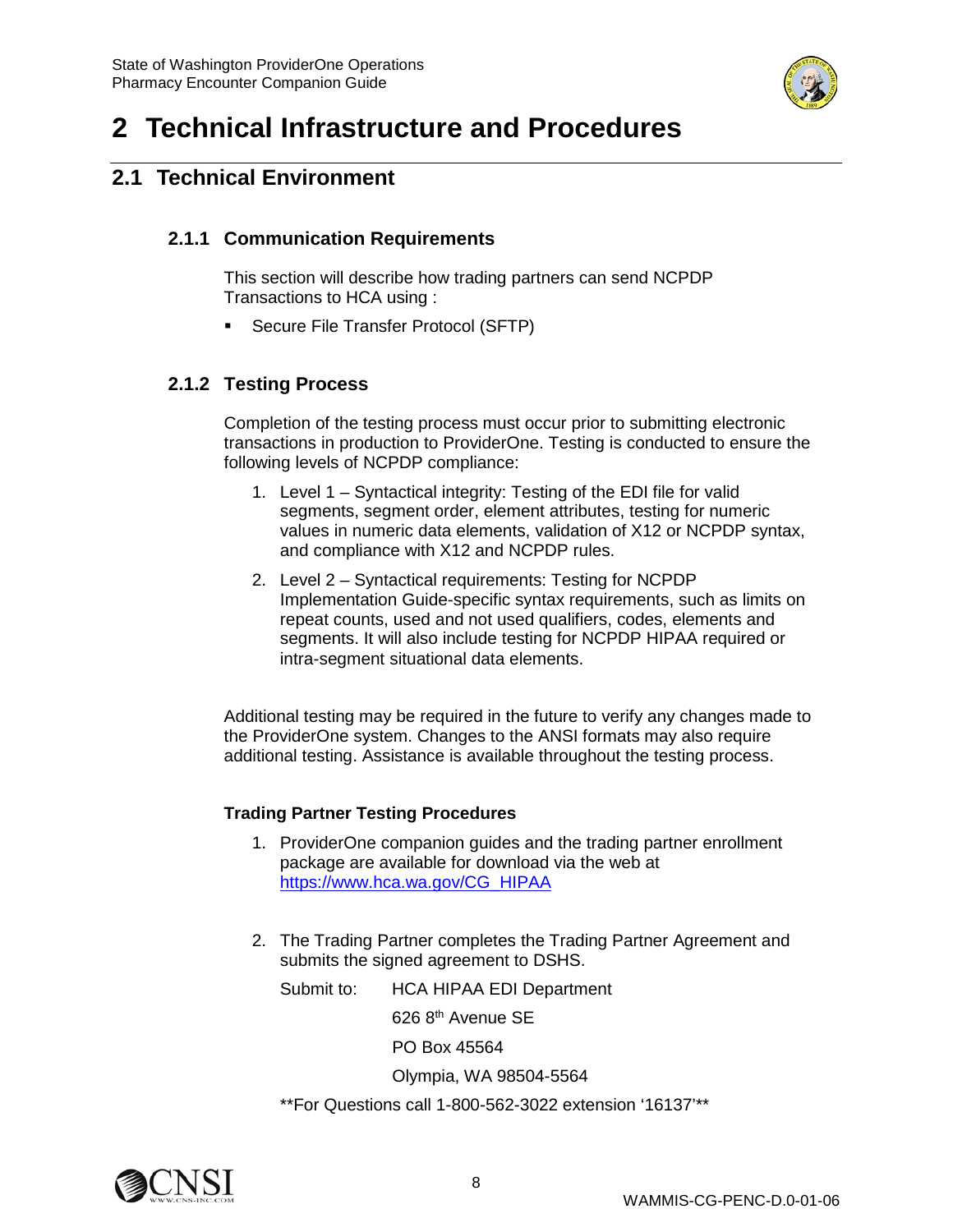

- 3. The trading partner is assigned a Submitter ID, Domain, Logon User ID and password.
- 4. The trading partner submits all NCPDP test files through the Secure File Transfer Protocol (SFTP).
	- SFTP URL: [ftp.waproviderone.org](ftp://ftp.waproviderone.org/)
- 5. The trading partner downloads acknowledgements for the test file from the ProviderOne SFTP site.
- 6. If the ProviderOne system generates a positive acknowledgment, the file is successfully accepted. The trading partner is then approved to send NCPDP Encounter files in production.
- 7. If the test file generates a negative acknowledgment, then the submission is unsuccessful and the file is rejected. The trading partner needs to resolve all the errors that are reported on the negative acknowledgment and resubmit the file for test. Trading partners will continue to test in the testing environment until they receive a positive acknowledgment.

## <span id="page-8-0"></span>**2.1.3 Who to contact for assistance**

- Email: HIPAA-help@hca.wa.gov
	- o All emails result in the assignment of a Ticket Number for problem tracking
- Information required for initial email:
	- o Name
	- o Phone Number
	- o Email Address
	- o 7 Digit Domain/ProviderOne ID
	- o Transaction you are inquiring about
	- o File Name
	- o Detailed description of concern
- Information required for follow up call(s):
	- o Assigned Ticket Number

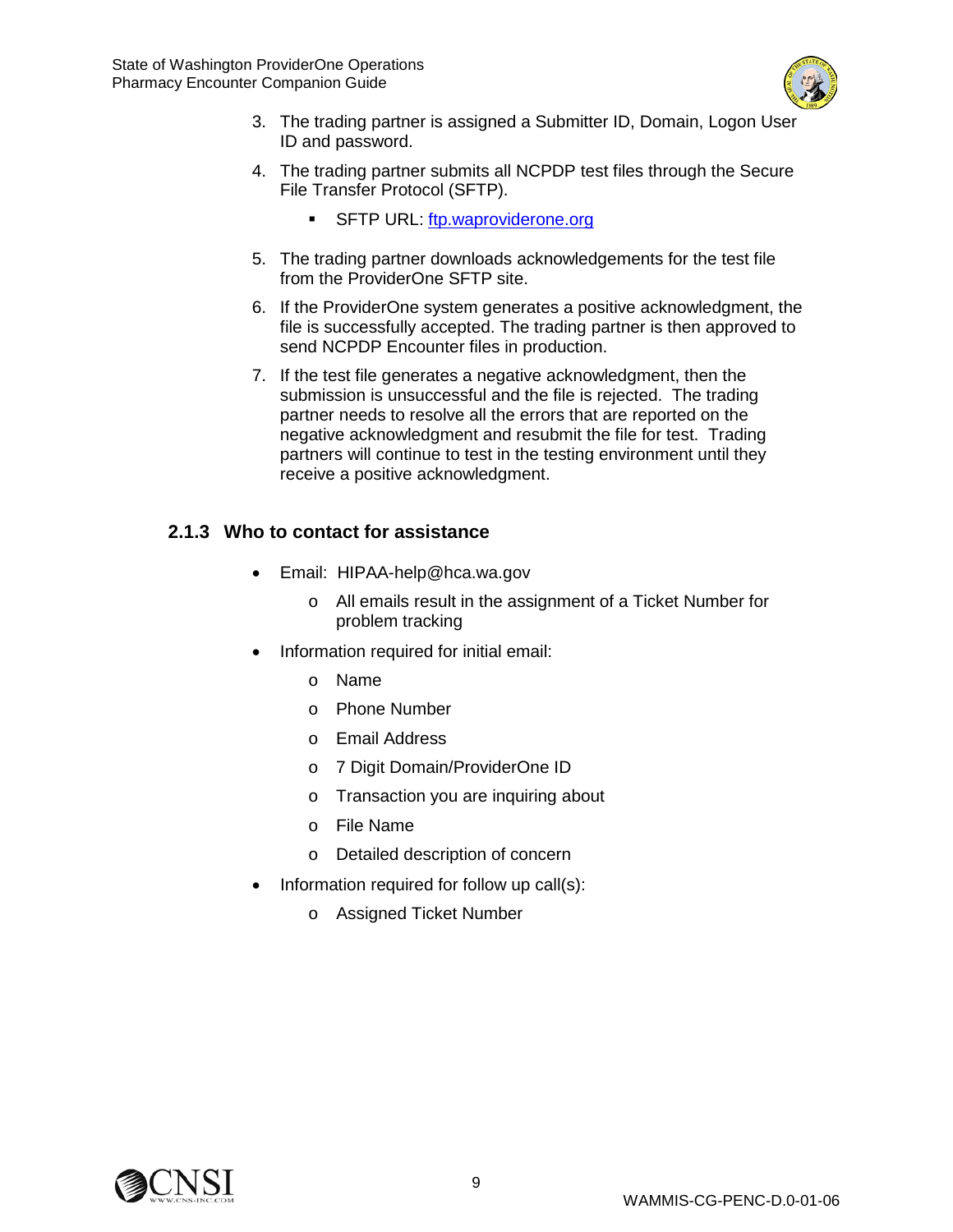

## <span id="page-9-1"></span><span id="page-9-0"></span>**2.2 Set-up, Directory, and File Naming Convention**

## **2.2.1 SFTP Set-up**

Trading partners can contact HIPAA-Help@hca.wa.gov for information on establishing connections through the FTP server. Upon completion of set-up, they will receive additional instructions on FTP usage.

### <span id="page-9-2"></span>**2.2.2 SFTP Directory Naming Convention**

**There would be two categories of folders under Trading Partner's SFPT folders:**

- **1. TEST – Trading Partners should submit and receive their test files under this root folder**
- **2. PROD – Trading Partners should submit and receive their production files under this root folder**

**Following folder will be available under TEST/PROD folder within SFTP root of the Trading Partner:**

**'NCPDP\_Inbound' - This folder should be used to drop the Inbound files that needs to be submitted to HCA**

**'NCPDP\_Ack' - Trading partner should look for acknowledgements to the files submitted in this folder. Custom error report will be available for all the files submitted by the Trading Partner**

**'NCPDP\_Outbound' – X12 outbound transactions generated by HCA will be available in this folder**

**'NCPDP\_Error' – Any inbound file that is not HIPAA/NCPDP compliant or is not recognized by ProviderOne will be moved to this folder**

Folder Structure will appear as:

- **PROD**
	- **NCPDP Inbound**
	- **NCPDP Error**
	- **NCPDP Outbound**
	- **NCPDP\_Ack**
- **TEST**

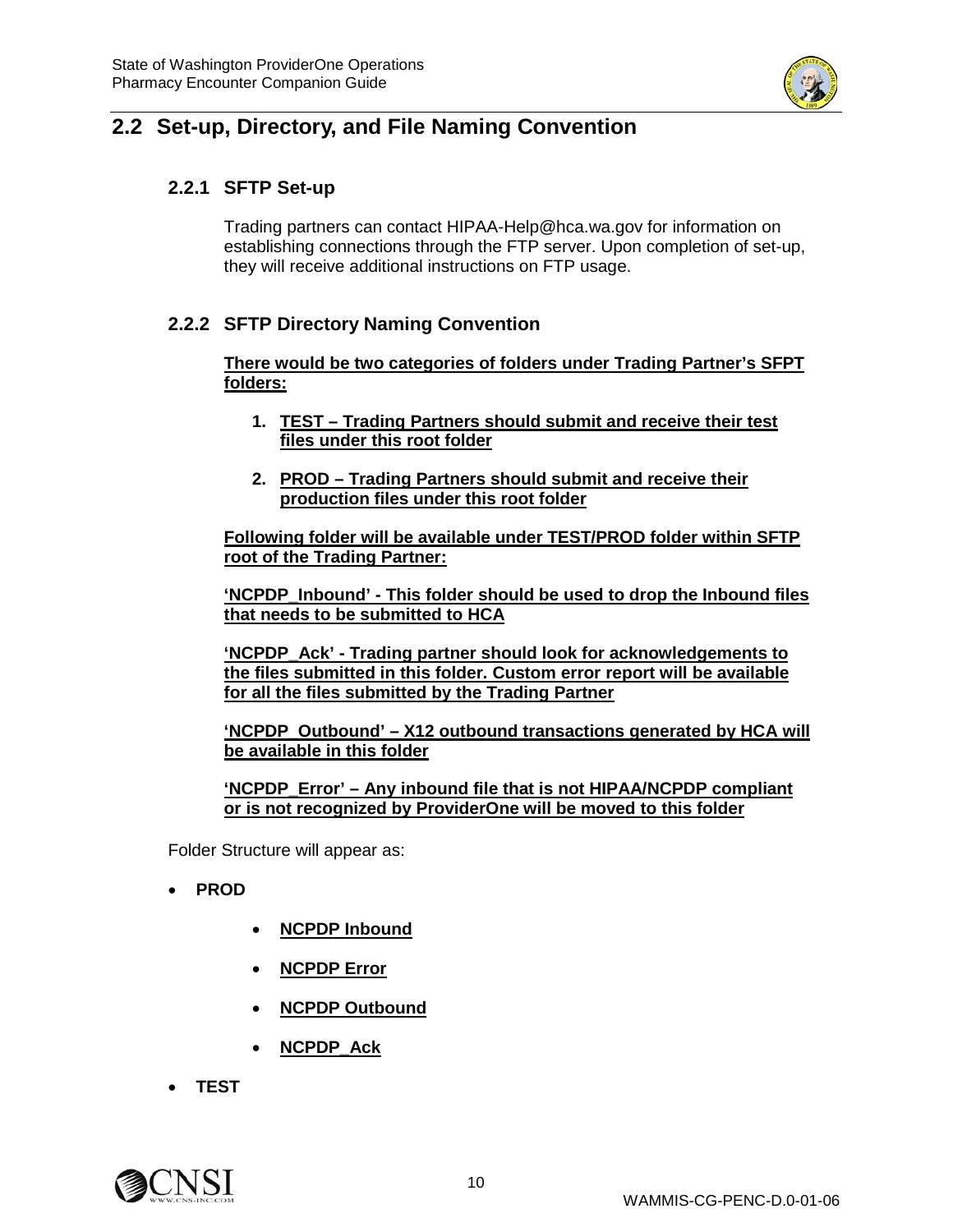

- **NCPDP Inbound**
- **NCPDP Error**
- **NCPDP Outbound**
- **NCPDP\_Ack**

#### <span id="page-10-0"></span>**2.2.3 File Naming Convention**

The HIPAA Subsystem Package is responsible for assisting ProviderOne activities related to Electronic Transfer and processing of Health Care and Health Encounter Data, with a few exceptions or limitations.

NCPDP files are named:

#### **For Inbound transactions:**

NCPDP.<TPId>.<datetimestamp>.<originalfilename>.<dat>

Example of file name: NCPDP.101721500.122620072100\_P\_1.dat

- **F** <TPId> is the Trading Partner Id
- <datetimestamp> is the Date timestamp
- <originalfilename> is the original file name which is submitted by the trading partner.

## <span id="page-10-2"></span><span id="page-10-1"></span>**2.3 Transaction Standards**

#### **2.3.1 General Information**

NCPDP standards are specified in the Implementation Guide for each mandated transaction and modified by authorized Addenda,

An overview of requirements specific to the NCPDP batch transactions can be found in the NCPDP Batch Standard and Batch Implementation Guide Version 1 Release 2. Implementation Guides contain information related to:

- Format and content of batch and transaction group
- Format and content of the header, detail and trailer segments specific to the batch
- Code sets and values authorized for use in the transaction

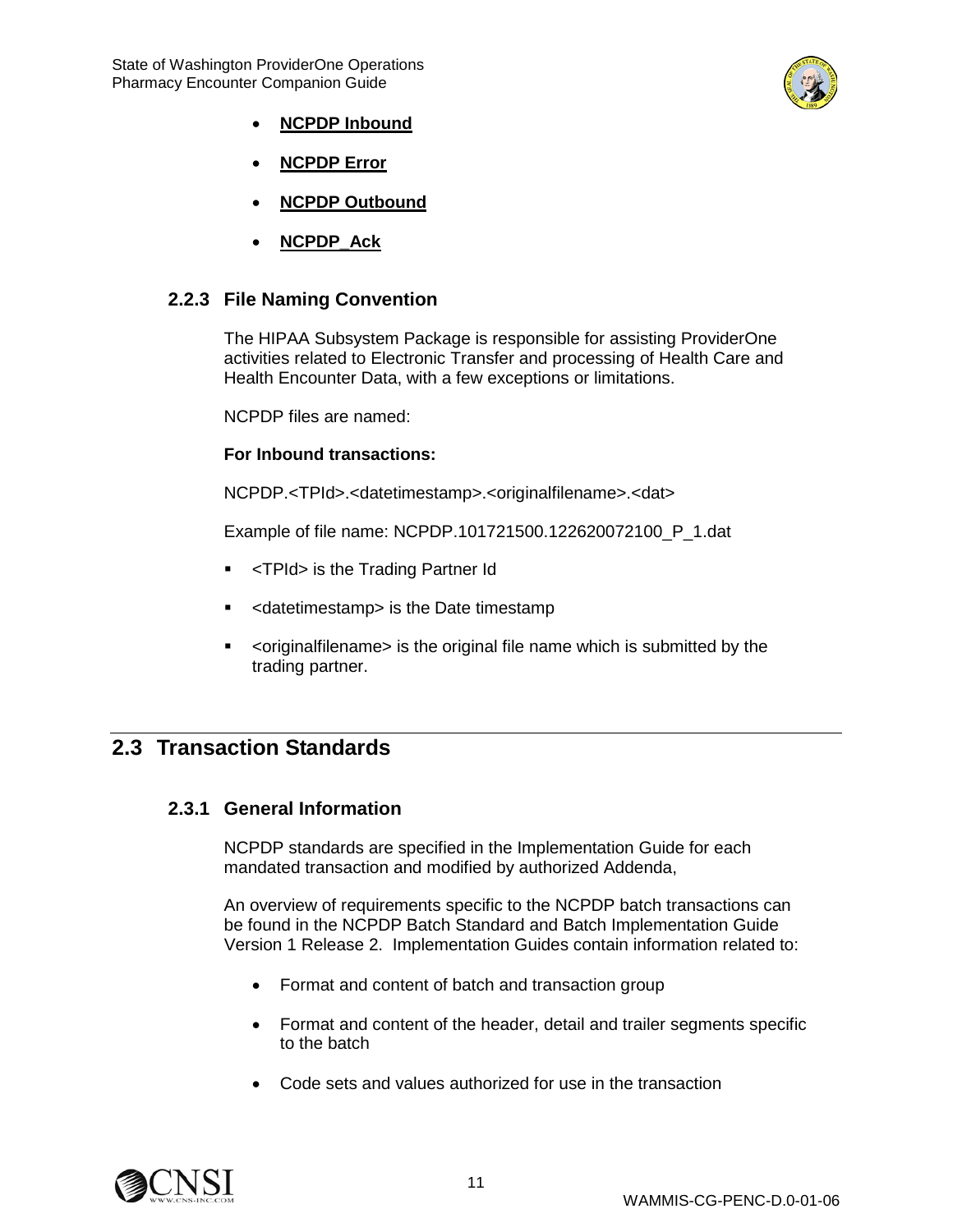

• Allowed exceptions to specific transaction requirements

Transmission sizes are limited based on two factors:

- Number of Segments/Records allowed by NCPDP Standards
- HCA file size limitations

HCA limits a file size to 100 MB through SFTP.

## <span id="page-11-0"></span>**2.3.2 General file layout**

NCPDP 1.2 Batch layout:

| ID         | Name                       | Usage                | Min<br>Use | Max<br>Use |
|------------|----------------------------|----------------------|------------|------------|
| <b>HDR</b> | Transaction Header         | Mandatory - Must use |            |            |
| DTL        | Transaction Detail         | Mandatory - Must use |            | 999999     |
| TRL        | <b>Transaction Trailer</b> | Mandatory - Must use |            |            |

NCPDP D.0 B1 Transaction layout:

| <b>Position</b> | ID              | Name                            | Usage                | # of<br>Repeats |
|-----------------|-----------------|---------------------------------|----------------------|-----------------|
| 1               | TH              | <b>Transaction Header</b>       | Mandatory - Must use |                 |
| $\overline{2}$  | 01              | Patient                         | Optional - Used      |                 |
| 3               | 04              | Insurance                       | Mandatory - Must use |                 |
| $\overline{4}$  | $\{$            | <b>Claim or Service Billing</b> | Mandatory - Must use | $\overline{4}$  |
| 5               | 07              | Claim                           | Mandatory - Must use |                 |
| 6               | 02              | <b>Pharmacy Provider</b>        | Optional - Used      |                 |
| $\overline{7}$  | 03              | Prescriber                      | Optional - Used      |                 |
| 8               | 05              | <b>COB/Other Payments</b>       | Optional - Used      |                 |
| 9               | 06              | <b>Worker's Compensation</b>    | Optional - Used      |                 |
| 10              | 08              | DUR/PPS                         | Optional - Used      |                 |
| 11              | 11              | Pricing                         | Mandatory - Must use |                 |
| 12              | 09              | Coupon                          | Optional - Used      |                 |
| 13              | 10              | Compound                        | Optional - Used      |                 |
| 14              | 12 <sup>2</sup> | <b>Prior Authorization</b>      | Optional - Used      |                 |
| 15              | 13              | Clinical                        | Optional - Used      |                 |
|                 |                 |                                 |                      |                 |

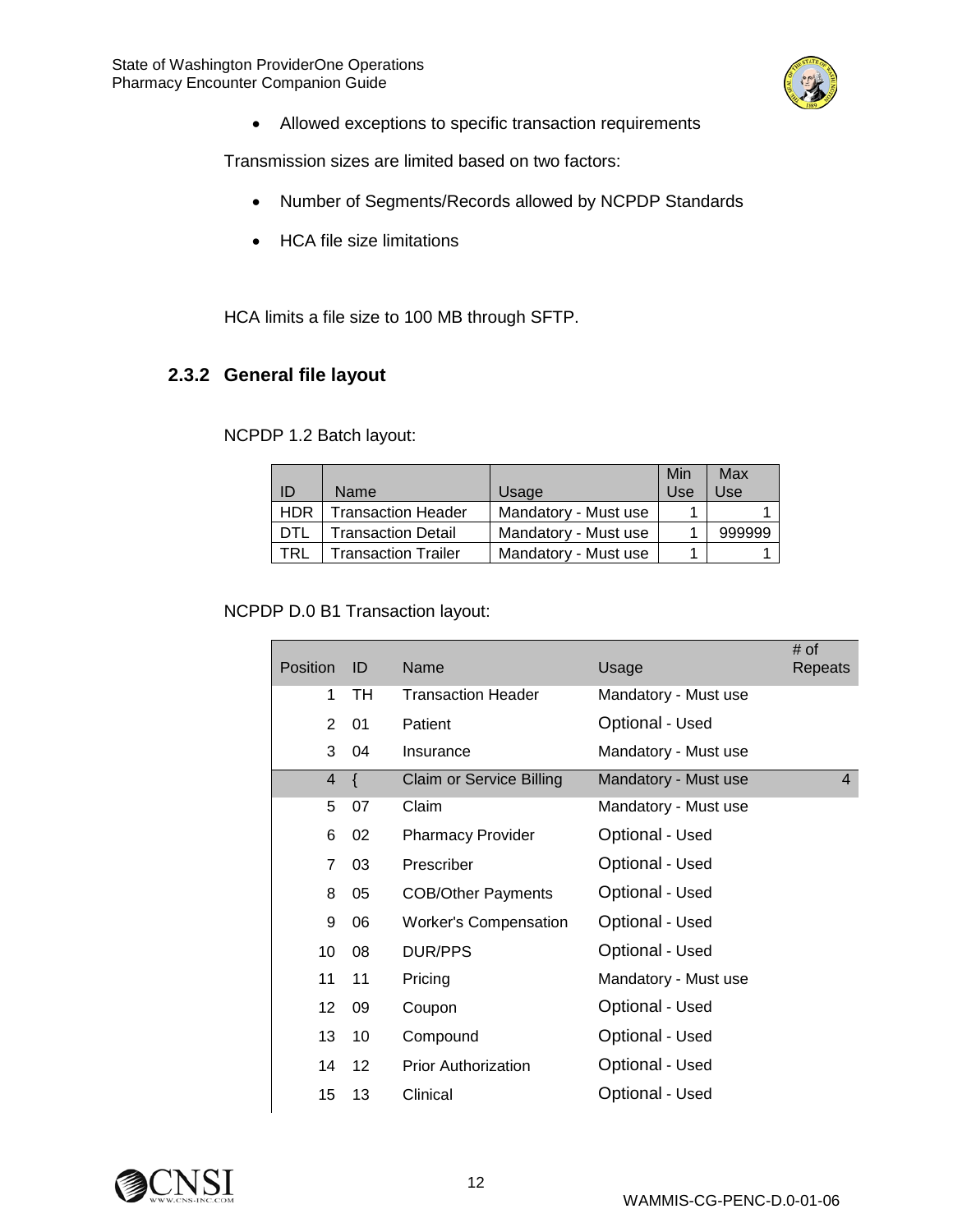|             |      |       | 1889    |
|-------------|------|-------|---------|
|             |      |       | # of    |
| Position ID | Name | Usage | Repeats |
|             |      |       |         |
|             |      |       |         |
|             |      |       |         |

#### NCPDP D.0 B2 Transaction layout:

| <b>Position</b> | ID  | Name                      | Usage                | # of<br>Repeats |
|-----------------|-----|---------------------------|----------------------|-----------------|
|                 | TH. | <b>Transaction Header</b> | Mandatory - Must use |                 |
| 2               | -04 | Insurance                 | Optional - Used      |                 |
|                 |     | <b>Claim or Service</b>   |                      |                 |
| 3               |     | Reversal                  | Mandatory - Must use |                 |
| 4               | 07  | Claim                     | Mandatory - Must use |                 |
| 5               | 05  | <b>COB/Other Payments</b> | Optional - Used      |                 |
| 6               | 08  | <b>DUR/PPS</b>            | Optional - Used      |                 |
|                 | 11  | Pricing                   | Optional - Used      |                 |
|                 |     |                           |                      |                 |

NCPDP D.0 B3 Transaction layout:

|                 |     |                                 |                      | # of    |
|-----------------|-----|---------------------------------|----------------------|---------|
| Position        | ID  | Name                            | Usage                | Repeats |
| 1               | TH. | <b>Transaction Header</b>       | Mandatory - Must use |         |
| $\overline{2}$  | 01  | Patient                         | Optional - Used      |         |
| 3               | 04  | Insurance                       | Mandatory - Must use |         |
| $\overline{4}$  |     | Rebill                          | Mandatory - Must use | 4       |
| 5               | 07  | Claim                           | Mandatory - Must use |         |
| 6               | 02  | <b>Pharmacy Provider</b>        | Optional - Used      |         |
| $\overline{7}$  | 03  | Prescriber                      | Optional - Used      |         |
| 8               | 05  | <b>COB/Other Payments</b>       | Optional - Used      |         |
| 9               | 06  | <b>Worker's Compensation</b>    | Optional - Used      |         |
| 10              | 08  | <b>DUR/PPS</b>                  | Optional - Used      |         |
| 11              | 11  | Pricing                         | Mandatory - Must use |         |
| 12 <sup>2</sup> | 09  | Coupon                          | Optional - Used      |         |
| 13              | 10  | Compound                        | Optional - Used      |         |
| 14              | 13  | Clinical                        | Optional - Used      |         |
| 15 <sup>1</sup> | 14  | <b>Additional Documentation</b> | Optional - Used      |         |
| 16              | 15  | Facility                        | Optional - Used      |         |
| 17              | 16  | Narrative                       | Optional - Used      |         |
|                 |     |                                 |                      |         |

## <span id="page-12-0"></span>**2.3.3 Data Interchange Conventions**

When accepting NCPDP Batch Encounter transactions from trading partners, HCA follows standards developed by the National Council for Prescription Drug Programs. All Encounter Transactions should follow the NCPDP batch

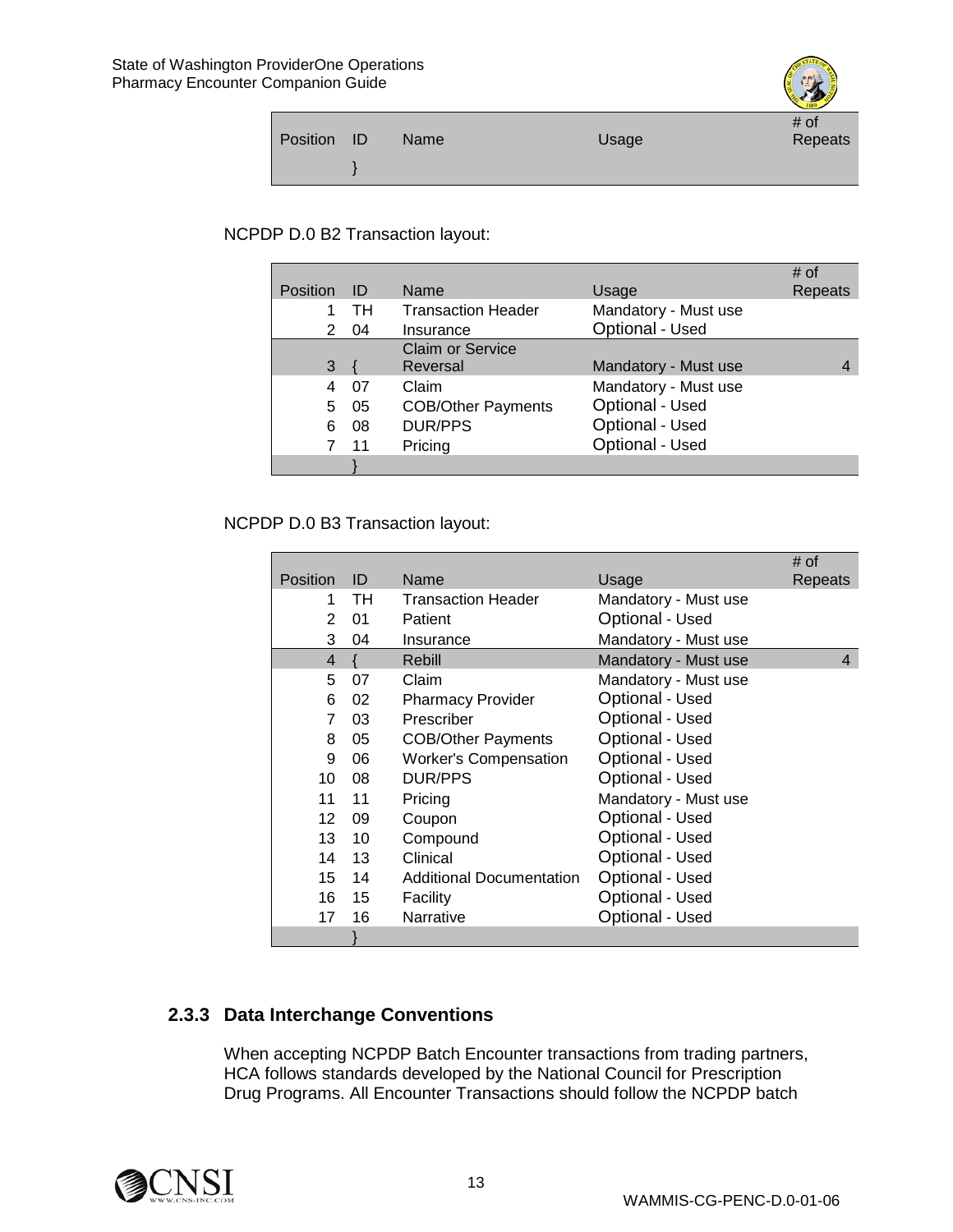

encounter guideline. Please refer to the NCPDP Batch Encounters Implementation Guide for Batch and Transactions specifications. Specific information on how individual data elements are populated by HCA on Batch and Transaction are shown in the table beginning later in this section.

The first segment of every transmission (request or response) is the Header Segment. This is the only segment that does not have a Segment Identification because it is a fixed field and length segment. After the Header Segment, other segments are included, according to the particular transaction type. Every other segment has an identifier to denote the particular segment for parsing. Segments may appear in any order after the Header Segment, according to whether the segment occurs at the transmission or transaction level. Segments are not allowed to repeat within a transaction.

In the Header Segment, all fields are required positionally and filled to their maximum designation. This is a fixed segment. If a mandatory field is not used, it must be filled with spaces or zeroes, as appropriate. The fields within the Header Segment do not use field separators.

Other segments may have both mandatory and required fields. Required fields in a segment are submitted after the mandatory fields. A field separator and the field's identifier must precede both types of fields. Required fields may appear in any order except for those designated with a qualifier or in a repeating group. The mandatory and required fields may be truncated to the actual size used.

Parsing is accomplished with the use of separators. Version D.0 uses the following three separators:

- Segment separator Hex 1E (Dec 30)
- Group separator Hex 1D (Dec 29)
- Field separator Hex 1C (Dec 28)

Within a transaction, appropriate segments are included. Segments are delineated with the use of Segment separators. Segments are also identified with the use of a Segment Identification in the first position of each segment. One or many segments may be included in each transaction. Field separators are used to delineate fields in the segments.

HCA accepts NCPDP Batch Encounter files with a single Transaction in a Batch.

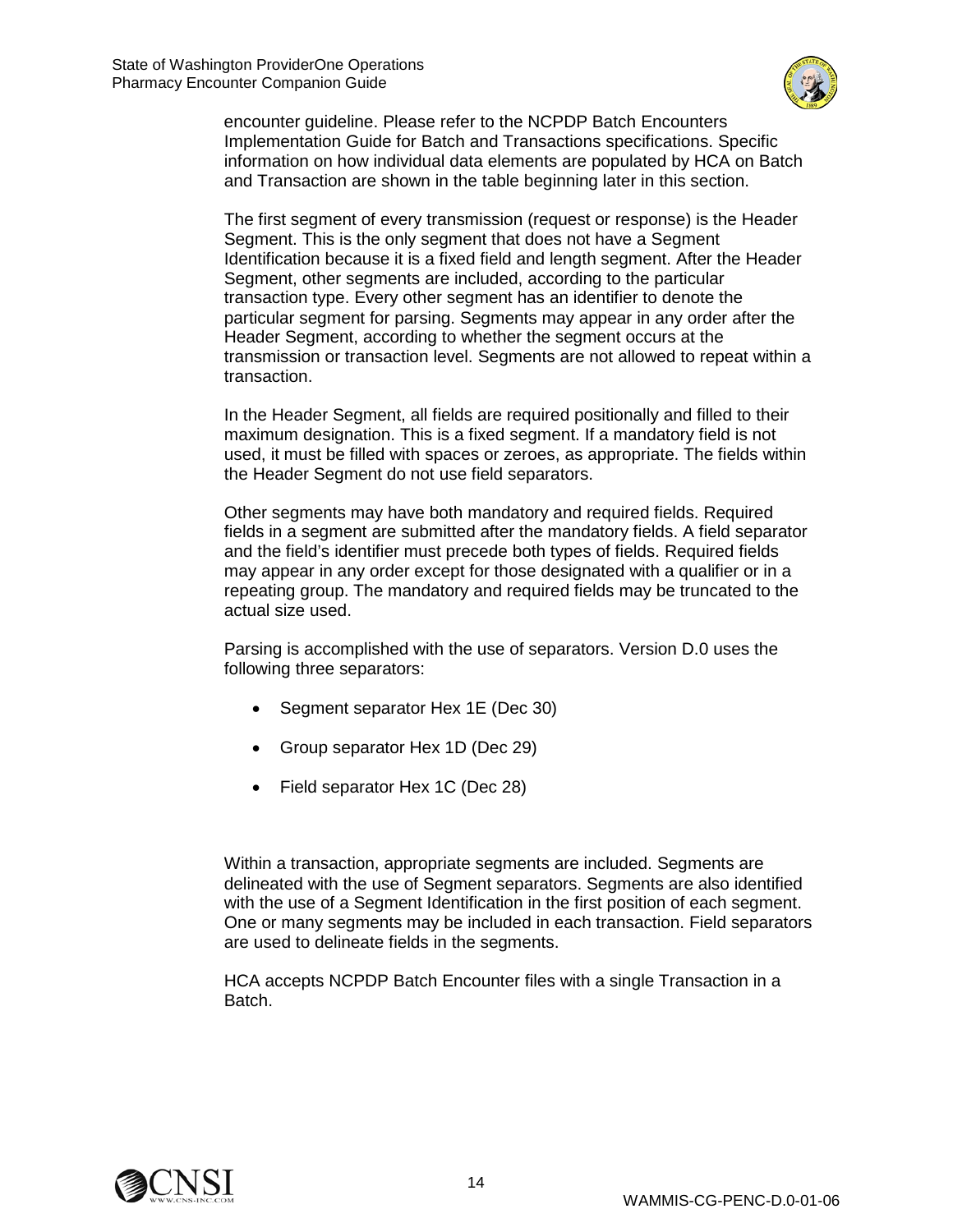

### <span id="page-14-0"></span>**2.3.4 Reject Codes**

NCPDP standard reject codes will be used when the transaction is rejected by HCA.

## <span id="page-14-1"></span>**2.3.5 Acknowledgement Procedures**

Once the file is submitted by the trading partner and is successfully received by the ProviderOne system, a response in the form of an HTML report will be placed in appropriate folder (on the FTP server) of the trading partner. The ProviderOne system generates positive acknowledgements, if the submitted Batch Encounter file meets NCPDP standards related to syntax and data integrity. For files, which do not meet the NCPDP standards a negative acknowledgment is generated and sent to the trading partner.

## <span id="page-14-2"></span>**2.3.6 Rejected Transmissions and Transactions**

Pharmacy Encounters will be rejected if the file does not meet NCPDP standards for syntax, data integrity and structure (Strategic National Implementation Process (SNIP) type 1 and 2).

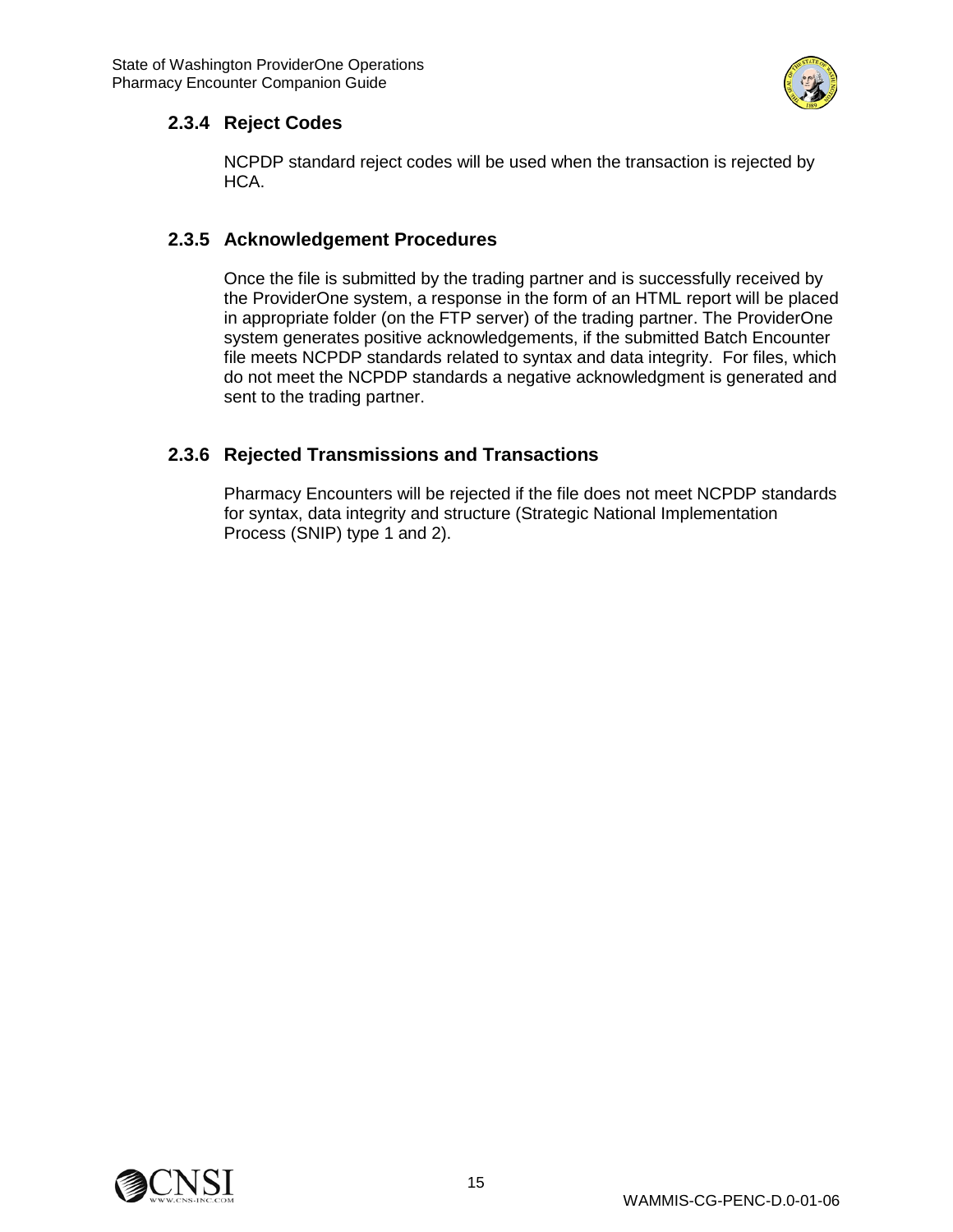

# <span id="page-15-0"></span>**3 Transaction Specifications**

## **NCPDP Batch Encounters**

| <b>Field</b><br><b>Number</b> | <b>Field/Segment</b><br><b>Name</b> | <b>Mandatory/Optional</b> | <b>Type</b> | Length         | <b>ProviderOne</b><br><b>Companion Guide</b><br><b>Rules D.0</b>                                 |
|-------------------------------|-------------------------------------|---------------------------|-------------|----------------|--------------------------------------------------------------------------------------------------|
|                               | <b>Transaction</b><br><b>Header</b> |                           |             |                |                                                                                                  |
| 880-K4                        | <b>Text Indicator</b>               | Mandatory                 | String      | 1              | Start of Text $(Stx) =$<br>x'02'                                                                 |
| 701                           | Segment<br>Identifier               | Mandatory                 | String      | $\overline{2}$ | Use '00'                                                                                         |
| 880-K6                        | Transmission<br><b>Type</b>         | Mandatory                 | String      | $\mathbf{1}$   | $Use: T = Transaction$                                                                           |
| 880-K1                        | Sender ID                           | Mandatory                 | String      | 24             | Enter the MCO's 9<br>digit program specific<br>ProviderOne ID e.g.<br>'123456700'                |
| 806-5C                        | <b>Batch Number</b>                 | Mandatory                 | Number      | $\overline{7}$ | Must match the Trailer<br><b>Batch Number</b>                                                    |
| 880-K2                        | <b>Creation Date</b>                | Mandatory                 | Number      | 8              | Enter date in<br><b>CCYYMMDD</b> format<br>e.g. 20090401 for April<br>1st 2009                   |
| 880-K3                        | <b>Creation Time</b>                | Mandatory                 | Number      | $\overline{4}$ | Enter time in HHMM<br>format e.g. 2030 for<br>8:30 pm                                            |
| 702                           | File Type                           | Mandatory                 | String      | $\mathbf{1}$   | Use 'T' when<br>submitting a Test File<br>Use 'P' when<br>submitting a<br><b>Production File</b> |
| 102-A2                        | Version/Release<br>Number           | Mandatory                 | String      | $\overline{2}$ | Use '12'                                                                                         |
| 880-K7                        | Receiver ID                         | Mandatory                 | String      | 24             | Enter '77045' followed<br>by spaces                                                              |
| 880-K4                        | <b>Text Indicator</b>               | Mandatory                 | String      | $\mathbf{1}$   | End of Text $(Et x) =$<br>x'03'                                                                  |

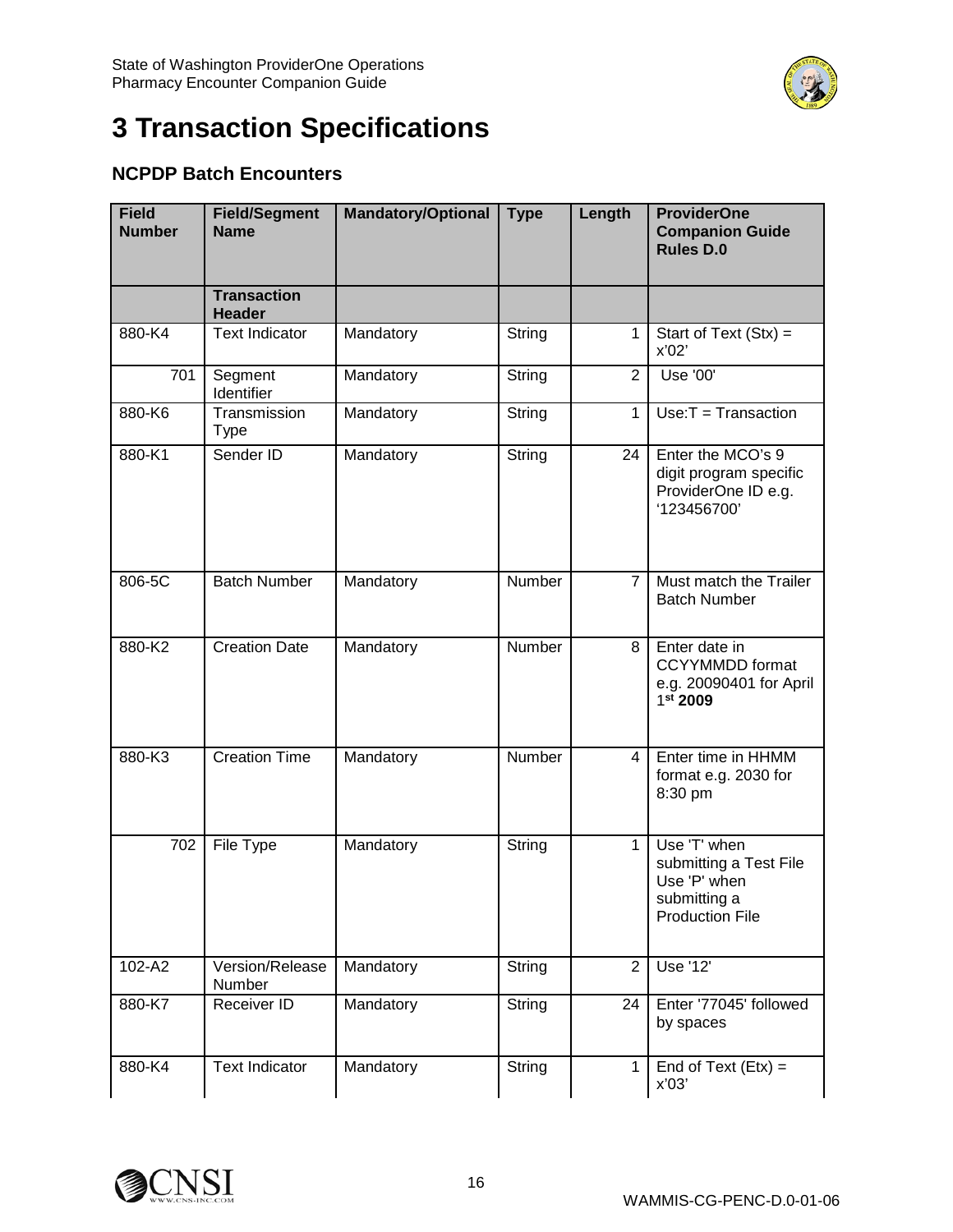

|                | <b>Transaction</b><br><b>Detail</b>                                              |           |               |                 |                                                                                                                |
|----------------|----------------------------------------------------------------------------------|-----------|---------------|-----------------|----------------------------------------------------------------------------------------------------------------|
| 880-K4         | <b>Text Indicator</b>                                                            | Mandatory | String        | 1               | Start of Text $(Stx) =$<br>x'02'                                                                               |
| 701            | Segment<br>Identifier                                                            | Mandatory | String        | 2               | Use 'G1' Detail Data<br><b>Record Start</b>                                                                    |
| 880-K5         | Transaction<br>Reference<br>Number                                               | Mandatory | String        | 10              | This number is<br>assigned by the MCO<br>to uniquely identify<br>each claim within the<br>file.                |
| <b>NCPDPDR</b> | <b>NCPDP Data</b><br><b>Record</b><br>(Transmission<br><b>Header</b><br>Segment) | Mandatory | <b>String</b> | 9999999         |                                                                                                                |
| 101-A1         | <b>BIN Number</b>                                                                | Mandatory | N             | 6               | Use '610706'                                                                                                   |
| 102-A2         | Version/Release<br>Number                                                        | Mandatory | A/N           | 2               | Use 'D0'                                                                                                       |
| 103-A3         | Transaction<br>Code                                                              | Mandatory | A/N           | 2               | Please use:<br>B1 - Billing<br><b>B2 - Reversal</b><br>B3 - Rebill                                             |
| 104-A4         | Processor<br><b>Control Number</b>                                               | Mandatory | A/N           | 10 <sup>°</sup> | Please use:<br>'ENCOUNTER' for<br><b>Production files</b><br>'ENCTEST' for Test<br>files                       |
| 109-A9         | Transaction<br>Count                                                             | Mandatory | A/N           | 1               | Please use:<br>1 - One transactions<br>2 - Two transactions<br>3 - Three transactions<br>4 - Four transactions |
| 202-B2         | Service Provider<br><b>ID Qualifier</b>                                          | Mandatory | A/N           | $\overline{2}$  | Use '01'                                                                                                       |
| 201-B1         | Service Provider<br>ID                                                           | Mandatory | A/N           | 15              | Enter the NPI of the<br>servicing Pharmacy                                                                     |
| 401-D1         | Date Of Service                                                                  | Mandatory | $\mathsf{N}$  | 8               | Enter date in<br><b>CCYYMMDD</b> format<br>e.g. 20090401 for April<br>1 <sup>st</sup> 2009                     |

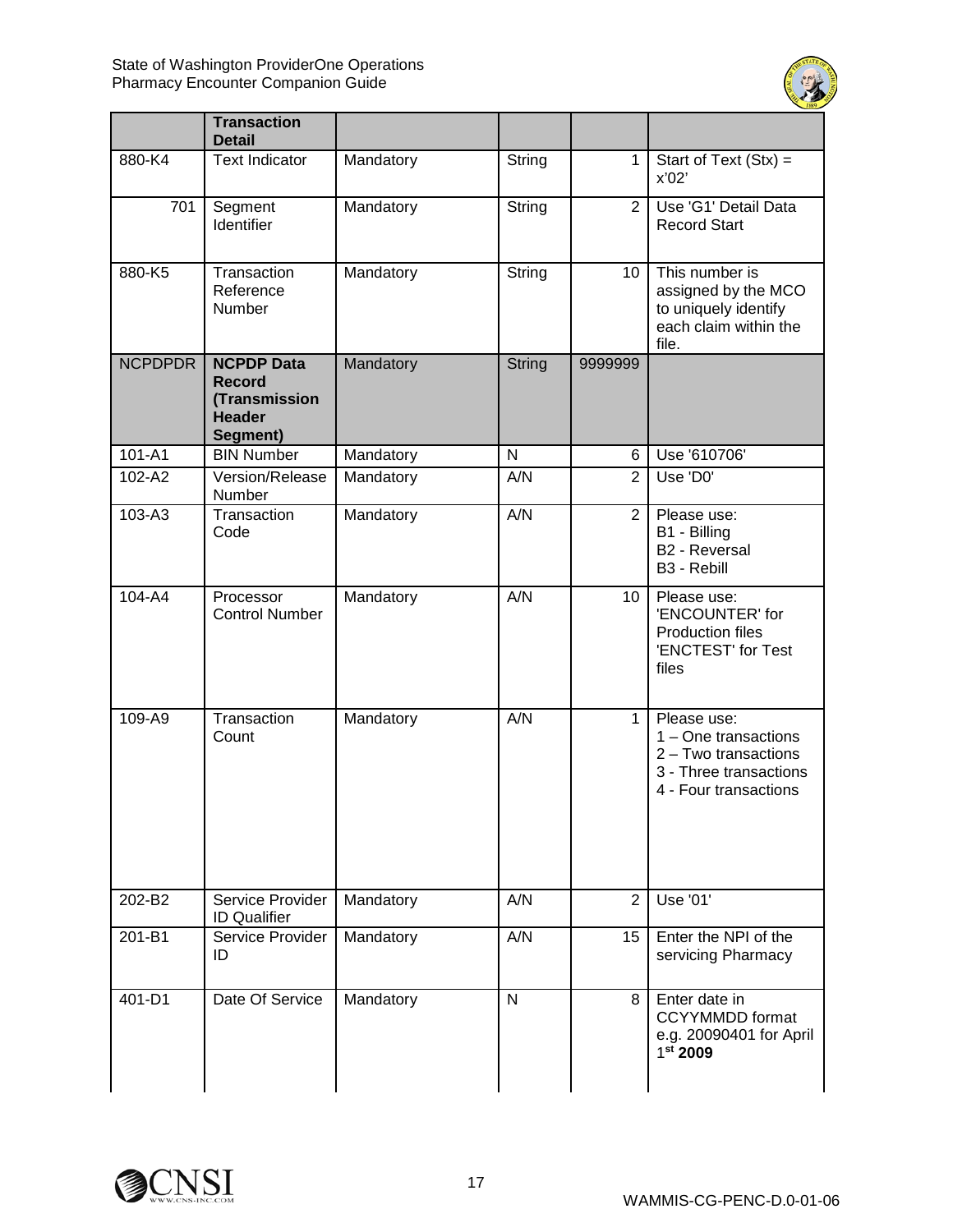

| 110-AK         | Software<br>Vendor/<br><b>Certification ID</b>                    | Mandatory | A/N          | 10             | Use '0000000000'                                                                 |
|----------------|-------------------------------------------------------------------|-----------|--------------|----------------|----------------------------------------------------------------------------------|
| $\mathbf{1}$   | <b>Patient</b><br>(Transmission<br><b>Patient</b><br>Segment)     | Optional  |              |                |                                                                                  |
| 111-AM         | Segment<br>Identification                                         | Mandatory | A/N          | 2              | Use '01'                                                                         |
| 331-CX         | Patient ID<br>Qualifier                                           | Mandatory | A/N          | $\overline{2}$ | Use '06'                                                                         |
| 332-CY         | Patient ID                                                        | Mandatory | A/N          | 20             | Use ProviderOne<br>Client ID e.g.<br>123456789WA                                 |
| 304-C4         | Date Of Birth                                                     | Optional  | $\mathsf{N}$ | 8              | Enter date in<br><b>CCYYMMDD</b> format<br>e.g. 20090401 for April<br>$1st$ 2009 |
| 305-C5         | <b>Patient Gender</b><br>Code                                     | Optional  | $\mathsf{N}$ | 1              | Please use:<br>0 - Not specified<br>1 - Male<br>2 - Female                       |
| 310-CA         | <b>Patient First</b><br>Name                                      | Optional  | A/N          | 12             | <b>Enter Patient First</b><br>Name                                               |
| 311-CB         | <b>Patient Last</b><br>Name                                       | Optional  | A/N          | 15             | <b>Enter Patient Last</b><br>Name                                                |
| 307-C7         | Place of Service                                                  | Optional  | N            | $\overline{2}$ | As per External Code<br>List under D.0                                           |
| 384-4X         | Patient<br>Residence<br>Code                                      | Optional  | N            | $\overline{2}$ | As per External Code<br>List under D.0                                           |
| 4              | <b>Insurance</b><br>(Transmission<br><b>Insurance</b><br>Segment) | Mandatory |              |                |                                                                                  |
| 111-AM         | Segment<br>Identification                                         | Mandatory | A/N          | $\overline{2}$ | Use '04'                                                                         |
| 302-C2         | Cardholder ID                                                     | Mandatory | A/N          | 20             | Use ProviderOne<br>Client ID e.g.<br>123456789WA                                 |
| 306-C6         | Patient<br>Relationship<br>Code                                   | Optional  | $\mathsf{N}$ | $\mathbf{1}$   | Please use:<br>$1 =$ Cardholder                                                  |
| $\overline{7}$ | <b>Claim</b><br>(Transaction<br><b>Claim</b><br>Segment)          | Mandatory |              |                |                                                                                  |
| 111-AM         | Segment<br>Identification                                         | Mandatory | A/N          | $\overline{c}$ | Use '07'                                                                         |

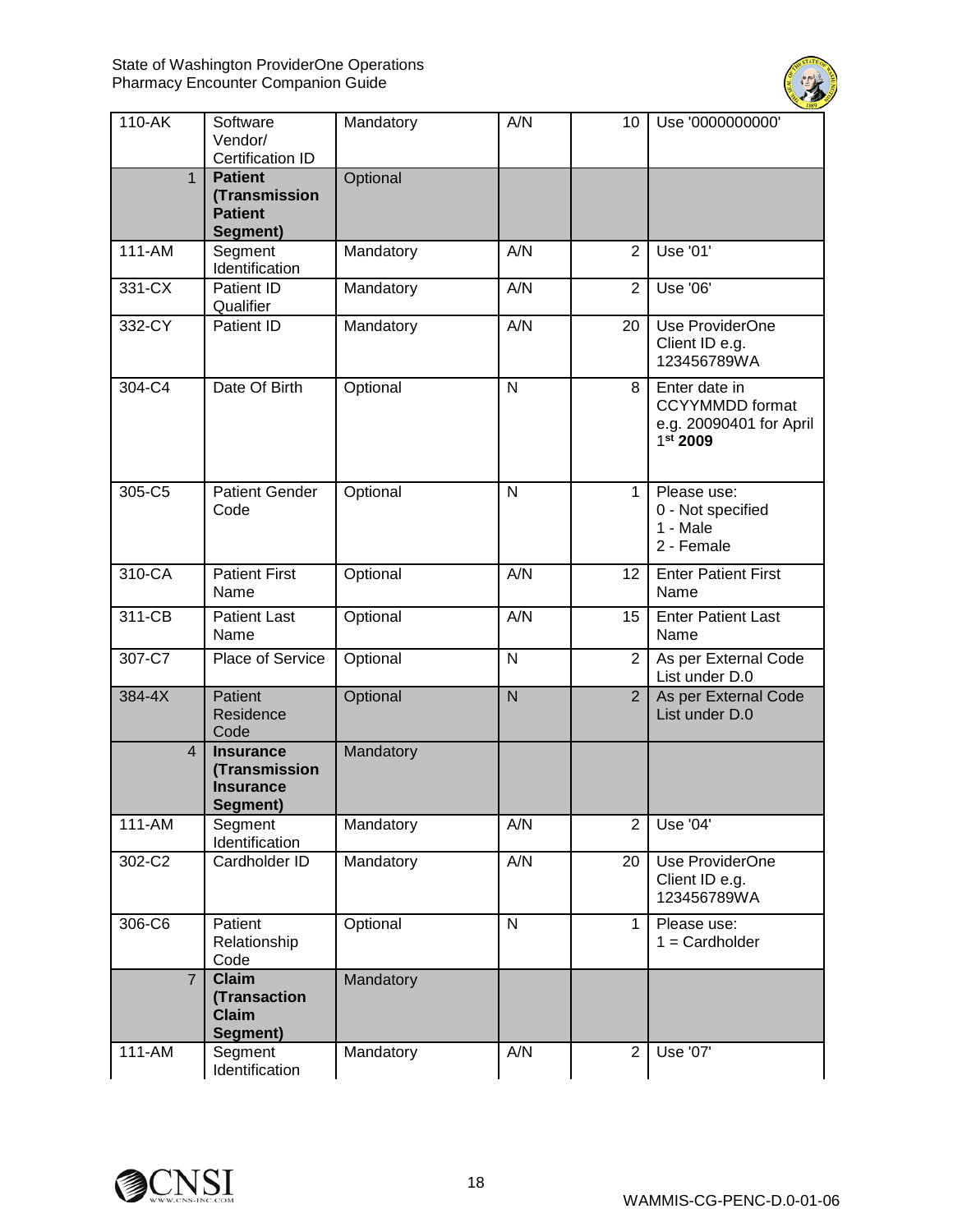

| 455-EM | Prescription/<br>Service<br>Reference<br>Number<br>Qualifier | Mandatory | A/N            | 1            | Please use:<br>$1 = Rx$ Billing (Paid by<br>MCO)                                   |
|--------|--------------------------------------------------------------|-----------|----------------|--------------|------------------------------------------------------------------------------------|
| 402-D2 | Prescription/<br>Service<br>Reference<br>Number              | Mandatory | $\overline{N}$ | 12           | Enter the Prescription<br>Number                                                   |
| 436-E1 | Product/Service<br><b>ID Qualifier</b>                       | Mandatory | A/N            | 2            | Please use:<br>03 = National Drug<br>Code                                          |
| 407-D7 | Product/Service<br>ID                                        | Mandatory | A/N            | 19           | Enter 11 Digit NDC<br>Number from Medi-<br>Span                                    |
| 442-E7 | Quantity<br>Dispensed                                        | Optional  | $\overline{N}$ | 10           | Enter the quantity in<br>numeric e.g. 30 units<br>should be coded as<br>0000030000 |
| 403-D3 | <b>Fill Number</b>                                           | Optional  | $\mathsf{N}$   | 2            | Please use:<br>0=Original fill<br>1-99=Refill Number                               |
| 405-D5 | Days Supply                                                  | Optional  | $\mathsf{N}$   | 3            | Enter number of Days<br>Supply                                                     |
| 406-D6 | Compound<br>Code                                             | Optional  | $\overline{N}$ | $\mathbf{1}$ | Enter:<br>$0 = Not specified$<br>$1 = Not$ a compound<br>$2 =$ Compound            |

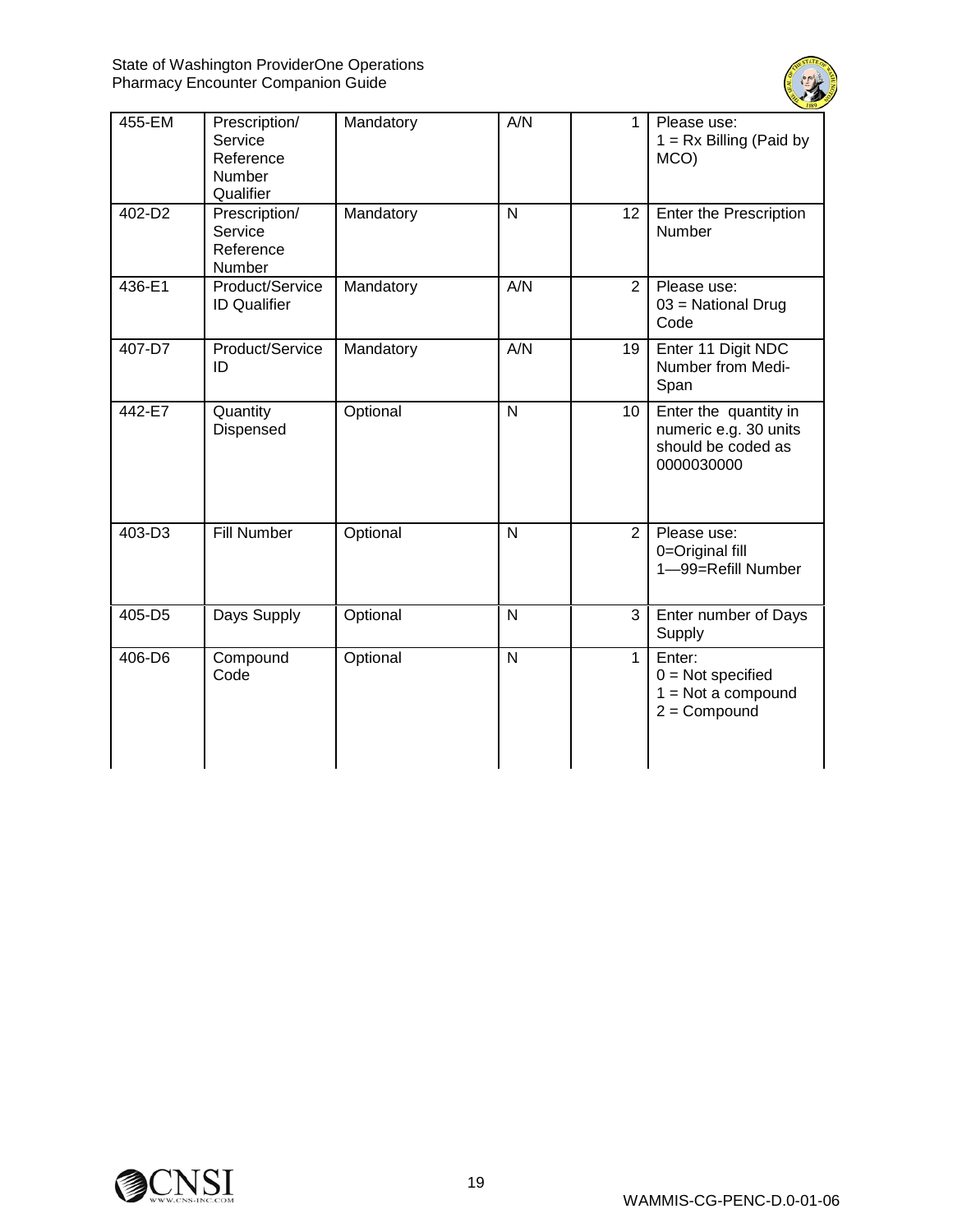

| 408-D8 | Dispense As<br>Written (DAW)/<br>Product<br><b>Selection Code</b> | Optional  | A/N          | $\mathbf{1}$   | Enter:<br>$0 = No$ product<br>selection<br>$1 =$ Physician's<br>request<br>$2 =$ Substitution<br>allowed-patient<br>requested product<br>dispensed<br>$3 =$ Substitution<br>allowed-pharmacist<br>selected product<br>dispensed<br>$4 =$ Substitution<br>allowed- generic drug<br>not in stock<br>$5 =$ Substitution<br>allowed- brand drug<br>dispensed as generic<br>$6 =$ Override<br>$7 =$ Substitution not<br>allowed- brand drug<br>mandated by law<br>$8 =$ Substitution<br>allowed- generic drug<br>not available in<br>marketplace<br>$9 = Other$ |
|--------|-------------------------------------------------------------------|-----------|--------------|----------------|------------------------------------------------------------------------------------------------------------------------------------------------------------------------------------------------------------------------------------------------------------------------------------------------------------------------------------------------------------------------------------------------------------------------------------------------------------------------------------------------------------------------------------------------------------|
| 414-DE | Date<br>Prescription<br>Written                                   | Optional  | $\mathsf{N}$ | 8              | Enter date in<br><b>CCYYMMDD</b> format<br>e.g. 20090401 for April<br>1st 2009                                                                                                                                                                                                                                                                                                                                                                                                                                                                             |
| 461-EU | Prior<br>Authorization<br><b>Type Code</b>                        | Optional  | $\mathsf{N}$ | $\overline{2}$ |                                                                                                                                                                                                                                                                                                                                                                                                                                                                                                                                                            |
| 462-EV | Prior<br>Authorization<br>Number<br>Submitted                     | Optional  | $\mathsf{N}$ | 11             | Authorization or<br>Expedited<br><b>Authorization Number</b>                                                                                                                                                                                                                                                                                                                                                                                                                                                                                               |
| 354-NX | Submission<br>Clarification<br>Code Count                         | Qualified | $\mathsf{N}$ | $\overline{2}$ | Count of the<br>'Submission<br><b>Clarification Code'</b><br>occurrences required<br>when 'Submission                                                                                                                                                                                                                                                                                                                                                                                                                                                      |

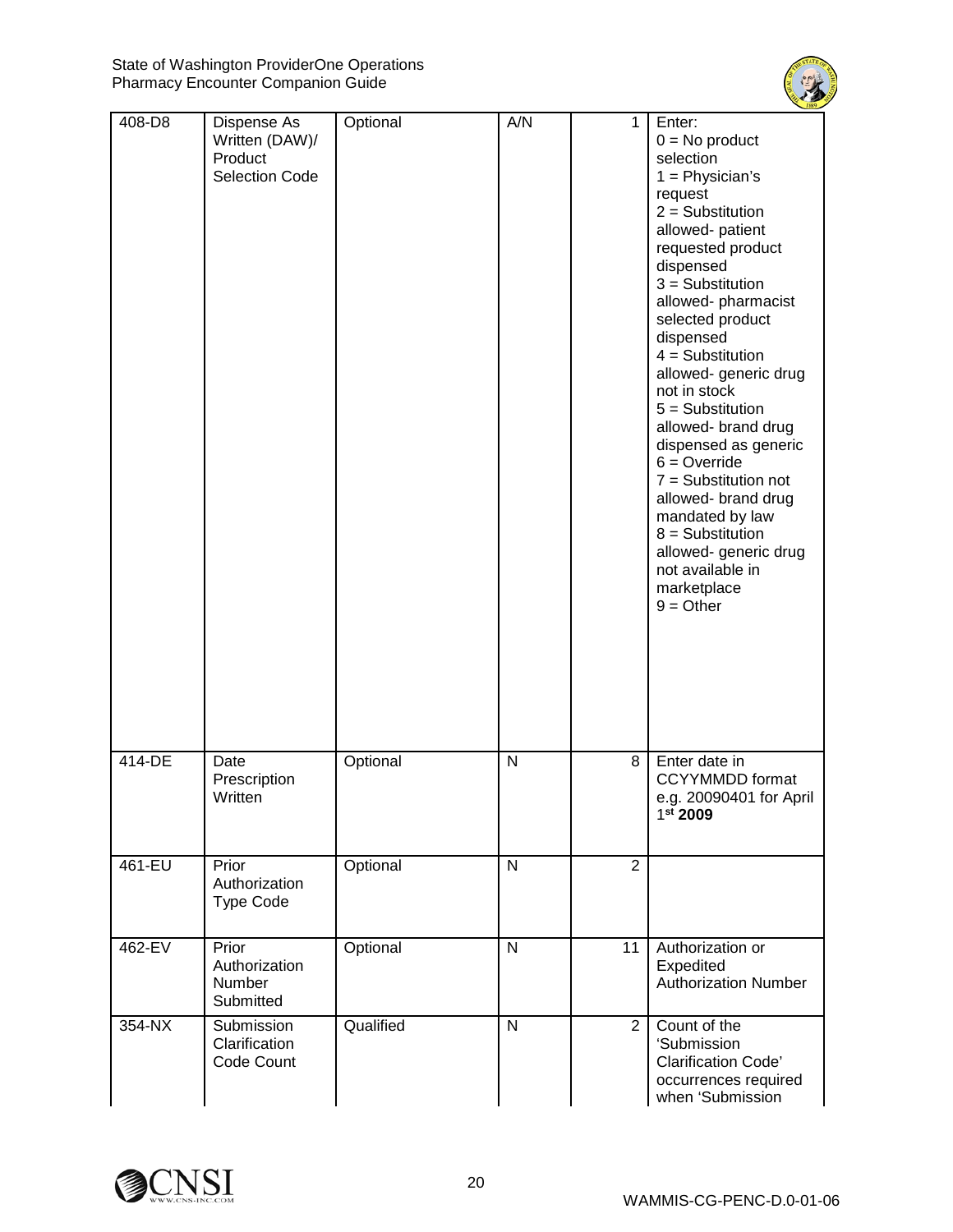

|                |                                                                                     |           |                |                  | <b>Clarification Code is</b><br>used'                                                                                                                                   |
|----------------|-------------------------------------------------------------------------------------|-----------|----------------|------------------|-------------------------------------------------------------------------------------------------------------------------------------------------------------------------|
|                |                                                                                     |           |                |                  |                                                                                                                                                                         |
| 420-DK         | Submission<br>Clarification<br>Code                                                 | Optional  | $\mathsf{N}$   | 3                | As per External Code<br>List under D.0<br>Maximum 3<br>occurrence allowed.                                                                                              |
| 308-C8         | <b>OTHER</b><br><b>COVERAGE</b><br>CODE                                             | Optional  | N              | 1                | $2 =$ Other coverage<br>exists-payment<br>collected<br>$3 =$ Other coverage<br>billed-claim not<br>covered<br>$4 =$ Other coverage<br>exists - payment not<br>collected |
| 995-E2         | Route of<br>Administration                                                          | Optional  | A/N            | 11               | Use NCPDP<br>applicable codes                                                                                                                                           |
| 996-G1         | Compound<br><b>Type</b>                                                             | Optional  | A/N            | 2                | As per External Code<br>List under D.0                                                                                                                                  |
| $\overline{3}$ | <b>Prescriber</b><br>(Transaction<br><b>Pharmacy</b><br>Segment)                    | Optional  |                |                  |                                                                                                                                                                         |
| 111-AM         | Segment<br>Identification                                                           | Mandatory | A/N            | $\overline{2}$   | Use '03'                                                                                                                                                                |
| 466-EZ         | Prescriber ID<br>Qualifier                                                          | Mandatory | A/N            | $\overline{2}$   | Please use:<br>01 - NPI<br>12 - DEA Number                                                                                                                              |
| 411-DB         | Prescriber ID                                                                       | Mandatory | A/N            | 15 <sub>15</sub> | Enter the NPI or DEA<br>Number of the<br>Prescribing Physician                                                                                                          |
| 5              | <b>COB/Other</b><br><b>Payments</b><br>(Transaction<br><b>Other COB</b><br>Segment) | Optional  |                |                  |                                                                                                                                                                         |
| 111-AM         | Segment<br>Identification                                                           | Mandatory | A/N            | 2                | Use '05'                                                                                                                                                                |
| 337-4C         | Coordination of<br>Benefits/Other<br>Payments<br>Count                              | Mandatory | $\overline{N}$ | 1                |                                                                                                                                                                         |
| 338-5C         | Other Payer<br>Coverage Type                                                        | Mandatory | A/N            | $\overline{2}$   | $01 = Primary$                                                                                                                                                          |
| 339-6C         | Other Payer ID<br>Qualifier                                                         | Mandatory | A/N            | 2                | <b>Use '99'</b>                                                                                                                                                         |

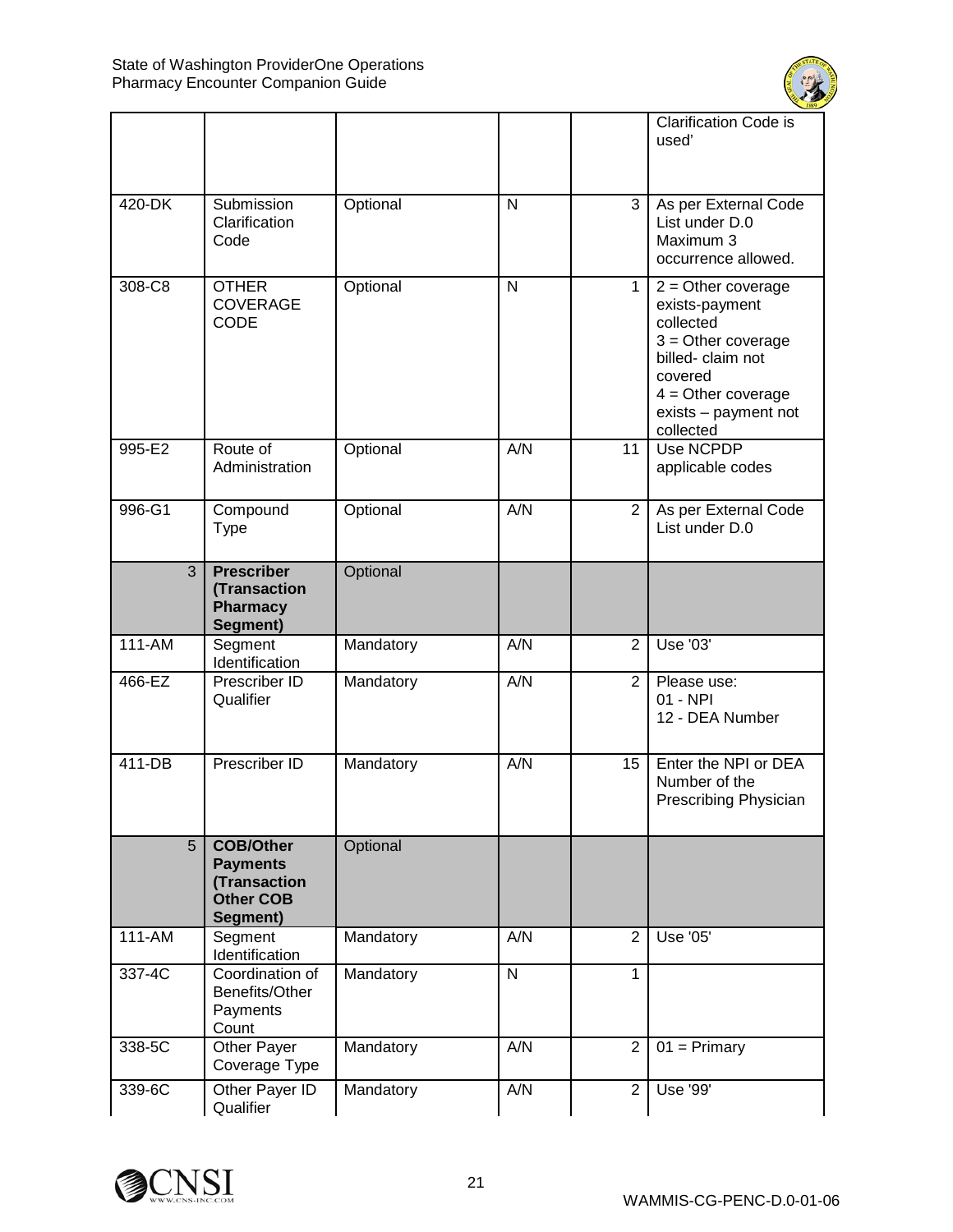

| 340-7C | Other Payer ID                                                   | Mandatory | A/N            | 10             | Enter Payer Name                                                                                      |
|--------|------------------------------------------------------------------|-----------|----------------|----------------|-------------------------------------------------------------------------------------------------------|
| 443-E8 | Other Payer<br>Date                                              | Optional  | $\mathsf{N}$   | 8              | Enter date in<br><b>CCYYMMDD</b> format<br>e.g. 20090401 for April<br>1st 2009                        |
| 341-HB | Other Payer<br><b>Amount Paid</b><br>Count                       | Mandatory | $\mathsf{N}$   | 1              |                                                                                                       |
| 342-HC | <b>Other Payer</b><br><b>Amount Paid</b><br>Qualifier            | Mandatory | A/N            | $\overline{2}$ | Use:<br>'07' - Drug benefit                                                                           |
| 431-DV | Other Payer<br><b>Amount Paid</b>                                | Mandatory | D              | 8              | Enter the amount that<br>the other payer paid as<br>'\$\$\$\$\$\$cc'.                                 |
| 353-NR | Other Payer-<br>Patient<br>Responsibility<br><b>Amount Count</b> | Mandatory | N              | $\overline{2}$ | Required when Other<br>Payer-Patient<br><b>Responsibility Amount</b><br>Qualifier (351-NP) is<br>use. |
| 351-NP | Other Payer-<br>Patient<br>Responsibility<br>Amount<br>Qualifier | Mandatory | $\mathsf{N}$   | $\overline{2}$ | Required when Other<br>Payer-Patient<br>Responsibility amount<br>Count (353-NR) is use.               |
| 352-NQ | Other Payer-<br>Patient<br>Responsibility<br>Amount              | Mandatory | N              | 10             | Enter the amount<br><b>Other Payer-Patient</b><br>Rsponsibility as<br>'\$\$\$\$\$\$cc'.               |
| 8      | <b>DUR</b>                                                       | Optional  |                |                |                                                                                                       |
| 111-AM | Segment<br>Identification                                        | Mandatory | A/N            | $\overline{2}$ | Use '08'                                                                                              |
| 439-E4 | Reason For<br>Service Code                                       | Optional  | A/N            | $\overline{2}$ | Required if segment<br>used                                                                           |
| 440-E5 | Professional<br>Service Code                                     | Optional  | A/N            | $\overline{2}$ | Required if segment<br>used                                                                           |
| 441-E6 | <b>Result Of</b><br>Service Code                                 | Optional  | A/N            | 2              | Required if segment<br>used                                                                           |
| 11     | <b>Pricing</b>                                                   | Mandatory |                |                |                                                                                                       |
| 111-AM | Segment<br>Identification                                        | Mandatory | A/N            | $\mathbf{2}$   | Use '11'                                                                                              |
| 409-D9 | Ingredient Cost<br>Submitted                                     | Mandatory | $\overline{D}$ | 8              | Enter the Ingredient<br>Cost Submitted as<br>'\$\$\$\$\$\$cc'                                         |
| 438-E3 | Incentive<br>Amount<br>Submitted                                 | Optional  | $\mathsf{N}$   | 8              | Enter the Incentive<br>amount submitted as<br>'\$\$\$\$\$\$cc'.                                       |

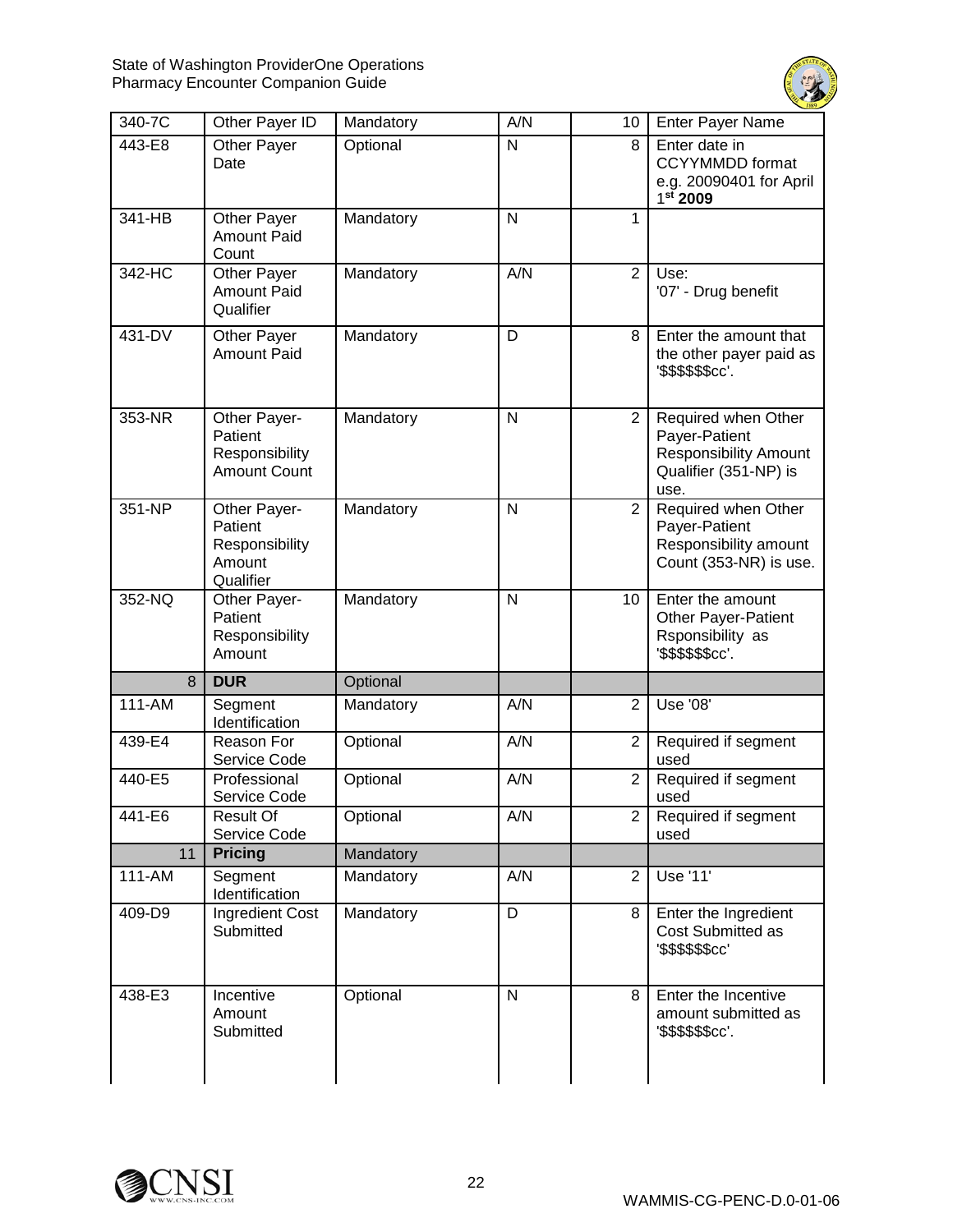

| 478-H7     | <b>Other Amount</b><br>Claimed<br>Submitted<br>Count | Mandatory | $\mathsf{N}$ | 1              | Not Required -<br>Captured if<br>transmitted.                                                                                                                                                                                                                                                                                                                                                                                                                                                               |
|------------|------------------------------------------------------|-----------|--------------|----------------|-------------------------------------------------------------------------------------------------------------------------------------------------------------------------------------------------------------------------------------------------------------------------------------------------------------------------------------------------------------------------------------------------------------------------------------------------------------------------------------------------------------|
| 426-DQ     | Usual and<br>Customary<br>Charge                     | Optional  | D            | 8              | <b>Enter Total Billed</b><br>Charges as<br>'\$\$\$\$\$\$cc'.                                                                                                                                                                                                                                                                                                                                                                                                                                                |
| 430-DU     | <b>Gross Amount</b><br>Due                           | Optional  | D            | 8              | Total amount remitted<br>to the pharmacy<br>entered as '\$\$\$\$\$\$cc'.                                                                                                                                                                                                                                                                                                                                                                                                                                    |
| 13         | <b>Clinical</b>                                      | Mandatory |              |                |                                                                                                                                                                                                                                                                                                                                                                                                                                                                                                             |
| $111 - AM$ | Segment<br>Identification                            | Mandatory | A/N          | $\overline{2}$ | Use '13'                                                                                                                                                                                                                                                                                                                                                                                                                                                                                                    |
| 424-DO     | Diagnosis Code                                       | Mandatory | A/N          | 15             | <b>Prior Authorization</b><br><b>Request Only</b><br>(Claim/Service):<br>The value for this field<br>is obtained from the<br>prescriber or<br>authorized<br>representative.<br>Required if this field<br>could result in different<br>coverage,<br>pricing, patient<br>financial responsibility,<br>and/or drug<br>utilization review<br>outcome.<br>Required if this field<br>affects payment for<br>professional<br>pharmacy service.<br>Required if this<br>information can be<br>used in place of prior |
|            |                                                      |           |              |                | authorization.<br>Required if necessary                                                                                                                                                                                                                                                                                                                                                                                                                                                                     |
|            |                                                      |           |              |                | for<br>state/federal/regulatory<br>agency programs.                                                                                                                                                                                                                                                                                                                                                                                                                                                         |
| 10         | Compound                                             | Optional  |              |                |                                                                                                                                                                                                                                                                                                                                                                                                                                                                                                             |
| 111-AM     | Segment<br>Identification                            | Mandatory | A/N          | $\overline{2}$ | Use '10'                                                                                                                                                                                                                                                                                                                                                                                                                                                                                                    |

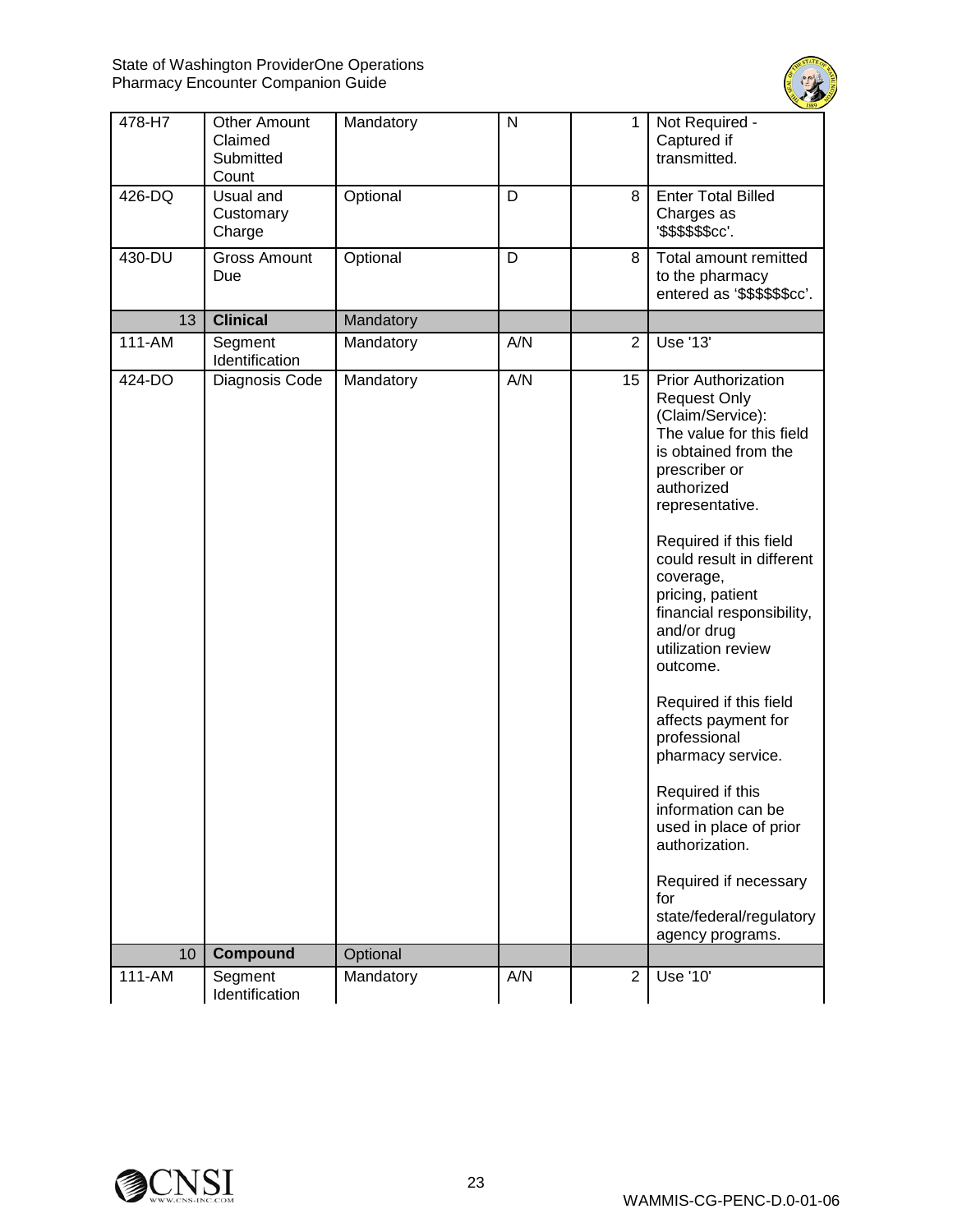

| 450-EF | Compound<br>Dosage Form<br>Description<br>Code       | Mandatory | A/N            | $\overline{2}$ | Use NCPDP<br>applicable Compound<br>Dosage Form<br><b>Description Code</b>                 |
|--------|------------------------------------------------------|-----------|----------------|----------------|--------------------------------------------------------------------------------------------|
| 451-EG | Compound<br><b>Dispensing Unit</b><br>Form Indicator | Mandatory | N              | 1              | Use NCPDP<br>applicable Indicators                                                         |
| 447-EC | Compound<br>Ingredient<br>Component<br>Count         | Mandatory | $\overline{N}$ | $\overline{2}$ | Count of Product ID in<br>the Compound must<br>match the number of<br>ingredients reported |
| 488-RE | Compound<br>Product ID<br>Qualifier                  | Mandatory | A/N            | 2              | Please use:<br>$03$ = National Drug<br>Code                                                |
| 489-TE | Compound<br>Product ID                               | Mandatory | A/N            | 19             | Enter 11 Digit NDC<br>Number from Medi-<br>Span                                            |
| 448-ED | Compound<br>Ingredient<br>Quantity                   | Mandatory | $\mathsf{N}$   | 10             | Enter the Ingredient<br>quantity '9999999999'                                              |
| 449-EE | Compound<br>Ingredient Drug<br>Cost                  | Optional  | D              | 8              | Enter cost of<br>ingredient '\$\$\$\$\$\$cc'                                               |
| 362-2G | Compound<br>Ingredient<br>Modifier Code<br>Count     | Qualified | $\mathsf{N}$   | $\overline{2}$ | Code indicating the<br>number of Compound<br>Ingredient Modifier<br>Code                   |
| 363-2H | Compound<br>Ingredient<br>Modifier Code              | Optional  | A/N            | $\overline{2}$ | CMS code set of<br><b>HCPCS</b> modifiers<br>Maximum Occurrence<br>allowed 10              |
| 880-K4 | <b>Text Indicator</b>                                | Mandatory | String         | 1              | End of Text $(Etx) =$<br>x'03'                                                             |
|        | <b>Transaction</b><br><b>Trailer</b>                 |           |                |                |                                                                                            |
| 880-K4 | <b>Text Indicator</b>                                | Mandatory | String         | 1              | Start of Text $(Stx) =$<br>x'02'                                                           |
| 701    | Segment<br>Identifier                                | Mandatory | String         | $\overline{2}$ | Use '99'                                                                                   |
| 806-5C | <b>Batch Number</b>                                  | Mandatory | Number         | $\overline{7}$ | Must match the<br><b>Header Batch Number</b>                                               |
| 751    | <b>Record Count</b>                                  | Mandatory | Number         | 10             |                                                                                            |